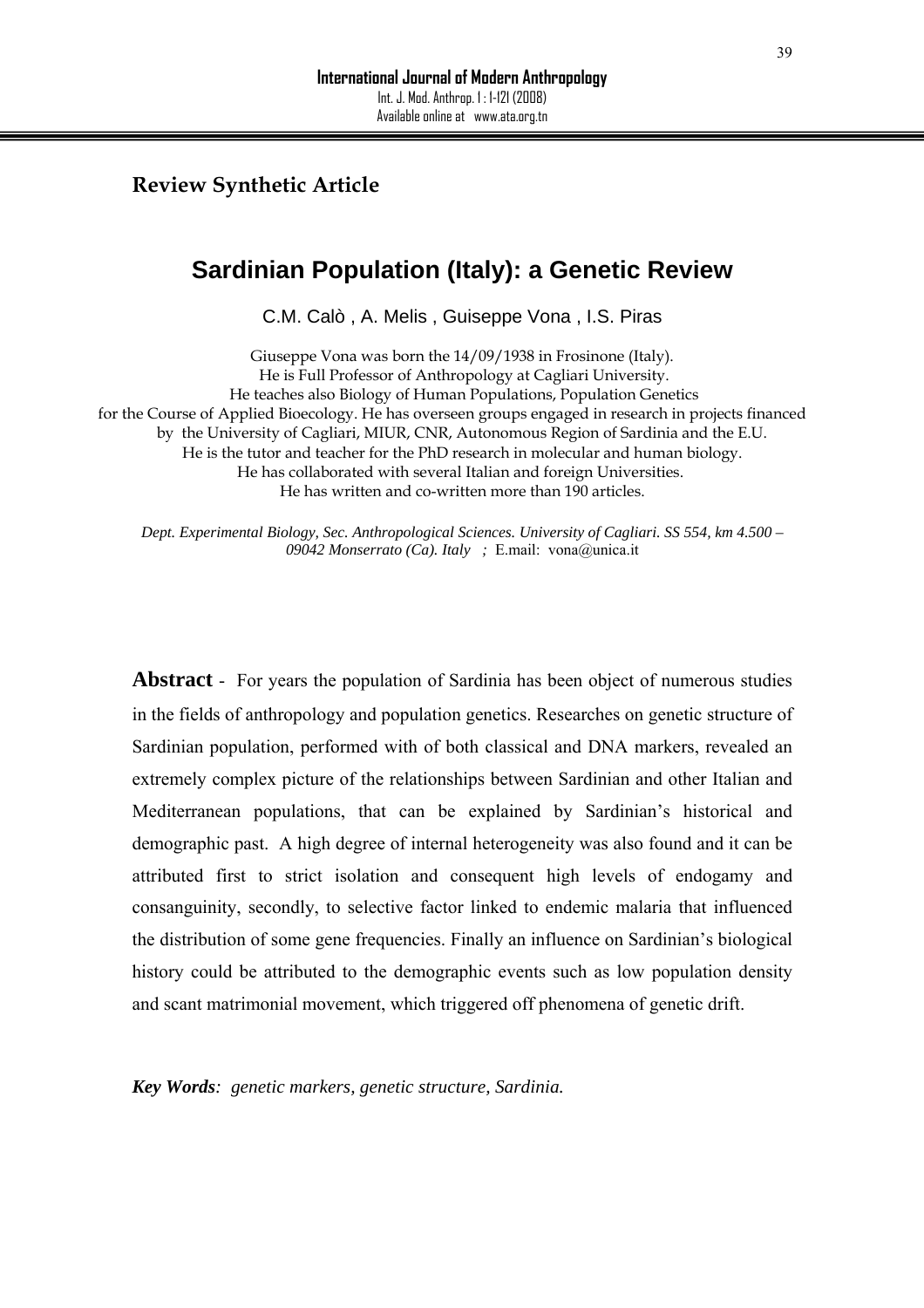## **Introduction**

 Sardinia, an autonomous region of insular Italy, covers an area of 24,000 square km and it is divided into eight provinces. The capital of the region is the city of Cagliari. The geological history of Sardinia dates back at least to the beginning of the lower Cambrian period. Flint-stone instruments made according to the "Levallois" and "Clactonian" techniques attest to the presence of humans in Sardinia from the lower Palaeolithic period, but no human remains were found along with these instruments.

 The most ancient recent remains dates back about 14,000 years ago (upper Palaeolithic) and were found in the Corbeddu cave at Oliena. During the Neolithic period two main cultures are present: the culture of megalithic circles, either of "Arzachena" or "Gallurese", limited to the northern region. The most evident aspects of this culture are the burial monuments formed by circles of thickly embedded stones around a quadrangular box. Material aspects place this culture within the phenomenon of commercial and cultural trading, which took place along the eastwest route of the Mediterranean Sea between the end of the  $4<sup>th</sup>$  millennium and the  $3<sup>rd</sup>$ millennium B.C. The culture of S. Michele or Ozieri, originating from outside the island, adapted itself by absorbing regional elements (Lilliu, 1988). One of the characteristic features of this culture consists of the small caves excavated in rock for the purpose of collective buries (named *Domu de Janas*). The underground vaults and their symbology, the pillars, the statuettes and the pottery suggest active exchange with middle-eastern parts of the Mediterranean, most particularly the Aegean area and the Cyclades.

 The Bronze Age signals the beginning of a new path of the Proto-Sardinian civilization, marked by its typical monument: the Nuraghe. The similarities in the architectonical structure between Nuraghe, taloiots and "towers" indicate exchanges between Sardinia, Balearic Island and Corsica. Another interesting phenomenon is the expansion of metalworking. Bronze objects are comparable to those of France and Iberian Peninsula (Lilliu, 1988). The Sardinian language, classified among neo-Latin languages, has few main subdivisions and many variants. For instance, Blasco Ferrer (1984) suggests that Sardinian is divided into four diasystems: those of Sassari, Gallura, Logudoro and Campidano. The two latter diasystems show three and eigh variants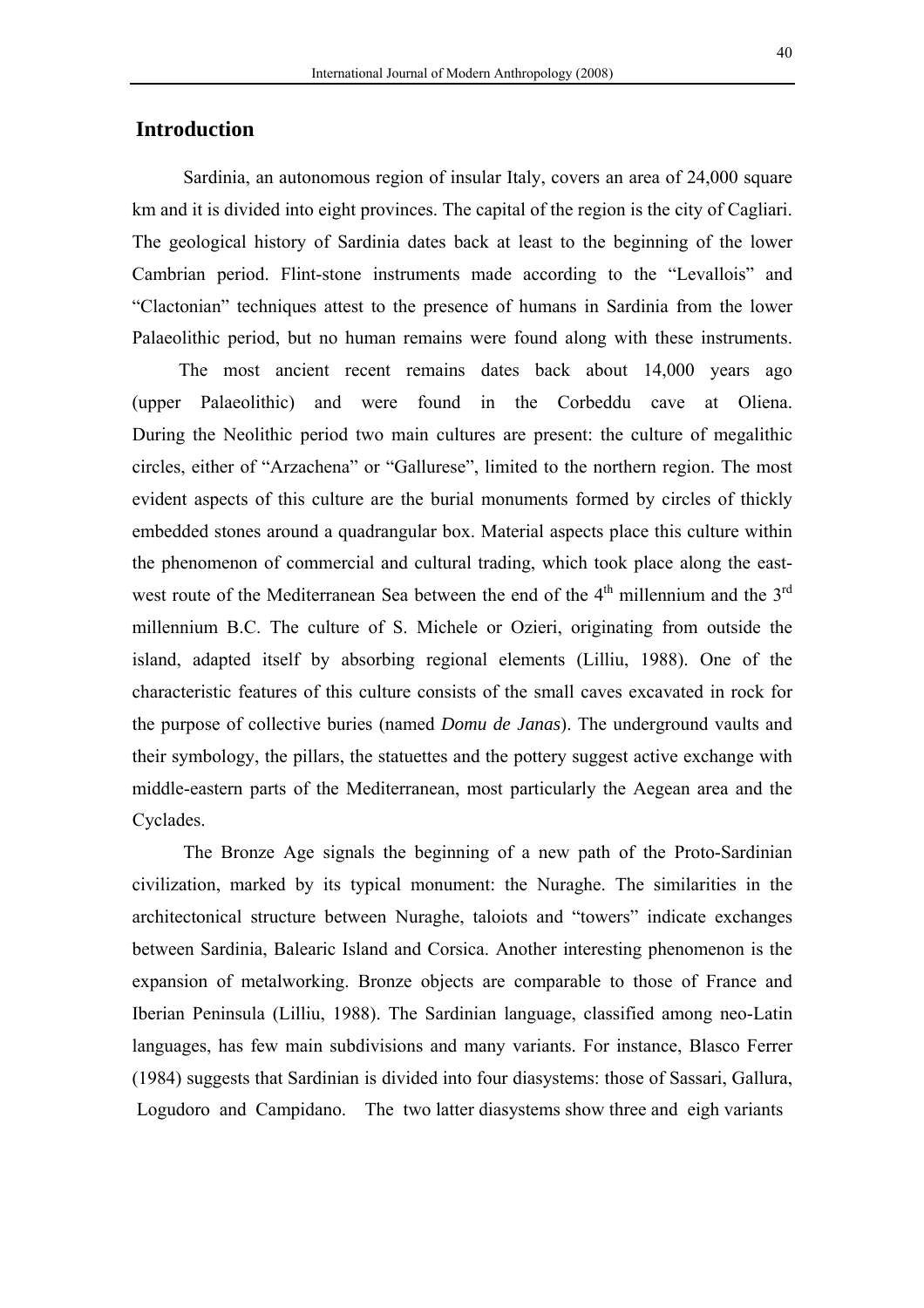respectively. Contini (1979), on the other hand, proposed ten main variants and as many as 30 subdivisions. Thus, even from a linguistic point of view, Sardinia appears to be extremely subdivided. The greatest constant in the history of Sardinia is the persistent shortage of humans (Day, 1988).

 The demographic history of Sardinia is that of a population which over the centuries has battled against extinction. It is believed that from prehistory to 1700 A.D., the Sardinian population never exceeded 300,000 inhabitants and a population density was about six inhabitants per square km. Despite the numerous successive colonisations the island has never benefited from real colonization in terms of demographic development, urban growth and rural settlement. Around 1348 A.D. the Black Plague reduced the population by half. The number of inhabitants of the seven main cities fell by more than 75%, from about 50,000 to 12,000. The years between the plague of 1348 and the Sardinian parliament of 1485 proved the worst ever for the Sardinian population on account of wars, six subsequent epidemics of plague, famine, food shortages and the deportation of rebels against the Spanish crown. Between the census of 1485 and that of 1589 there is an increase of 40,000 families, or roughly 160,000 inhabitants. However in 1591-92, a terrible famine marked the beginning of another period of meteorological and epidemic misfortunes.

 The census carried out by the Savoys in 1728 shows that the population, which numbered about 310,000, had overcome the effects of these great calamities. From this period to the present day, a positive trend of demographic development has characterized the Sardinian population. Nowadays the density has risen to around 70 inhabitants per square km compared with a national average of 187.The Sardinian population was the object of deep studies by geneticists and anthropologists and in this paper we review the most important results published until now.

## **Classical Genetic Markers**

 Data on classical genetic markers show an extremely complex picture of relationship between Sardinia and other Italian and Mediterranean populations and a high level of internal heterogeneity. Sardinians are characterized by extremely high frequencies of two mutant genes: the gene of thalassemia and the gene causing the lack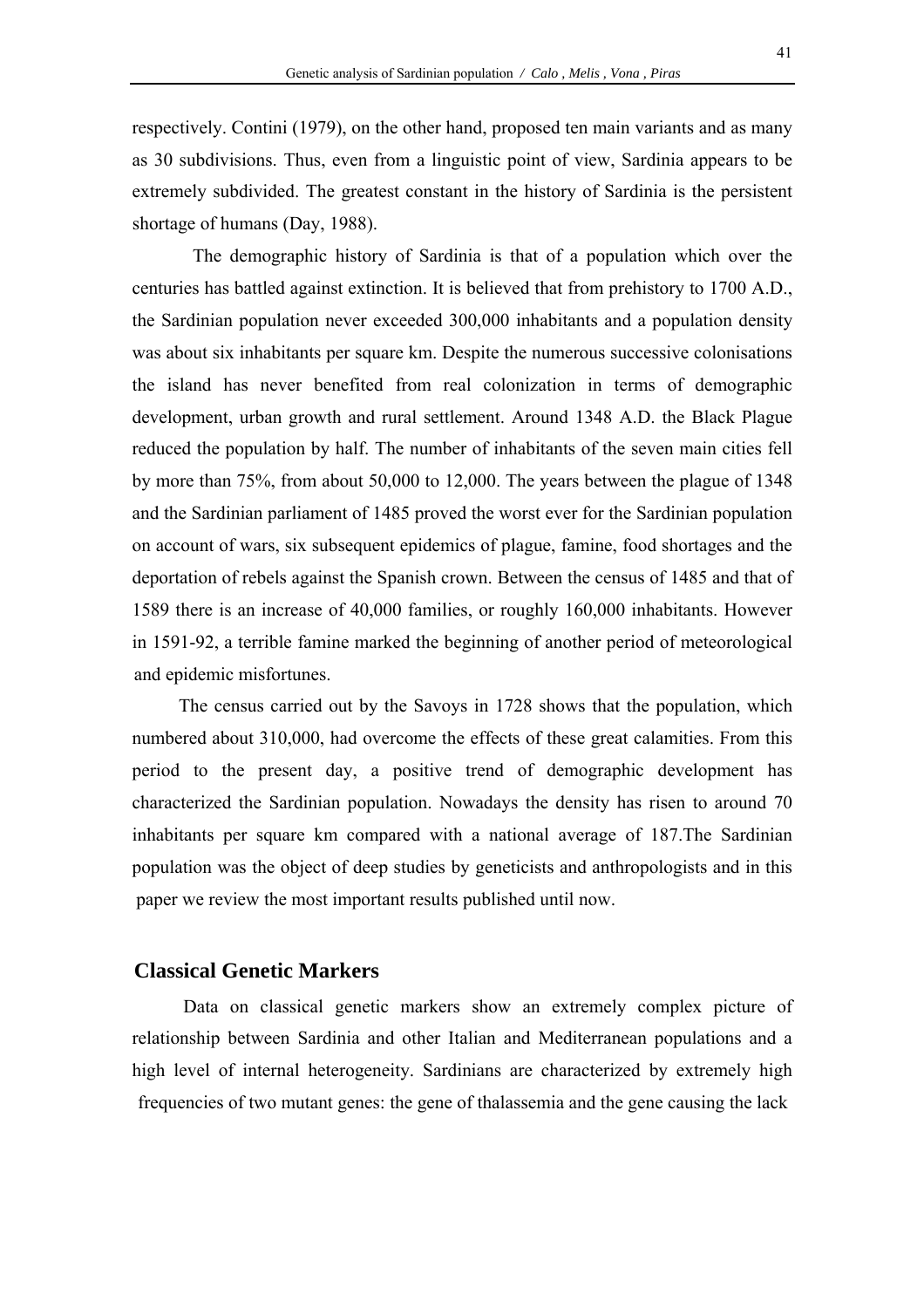of glucose-6-phosphate dehydrogenase enzyme (G-6-PD). The gene of thalassemia has an average value of about 20%, reaching a maximum value of 36%. The Mediterranean variant of G-6-PD has an average frequency of about 26%, with a maximum of 35%.

 The distribution of the two alleles is not uniform throughout the island and a negative and highly significant correlation with altitude was found (Siniscalco et al., 1966; Vona and Porcella, 1984). The villages mainly affected by the presence of the two mutants are those of the plains and the coastal hills. The mountainous regions have lower frequencies of the two alleles. This correlation is supported by the trend of the two genes in the populations distributed along an axis running from the gulf of Oristano, in the west of the island, across the central mountainous area, to the eastern coastal side. The frequencies are very high in the two coastal sides and decrease sharply towards the central mountainous area (Bodmer and Cavalli Sforza, 1977).

 The dimension of genetic variability within the island Sardinia was analysed through 12 classical genetic markers on the basis of its 21 linguistic domains (Cappello et al., 1996), according to the classification suggested by Contini (1979). The genetic tree performed by genetic distances had a star-like structure that underlines a large genetic variance in each linguistic domain, confirming the heterogeneity of the island (Figure 1). Only two clusters of highly related populations seem to have been separated and to have maintained a genetic identity through their evolution: the cluster constituted by the domains of Nuoro and Orosei– Siniscola associated with the highest bootstrap value (85%), and the cluster constituted by domains of Campidano of Oristano, Campidano of Cagliari, Trexenta Parteolla and Sulcis – Iglesiente, with a bootstrap percentage of 56%. The genetic structure of Sardinia seems mainly rooted in two areas: Nuorese, included in the archaic zone, and the south-western area (Campidanese). The main findings of the work by Cappello et al. (1996) are summarized as follows: 1) the microgeographic heterogeneity of gene frequencies in Sardinia is correlated with archaeological, linguistic and historical evidence; 2) the gene distribution is statistically significant correlated with the distribution of linguistic variants.

 A study based on the frequencies of several classical genetic markers shows some of the distinctive features that set Sardinians apart from other Mediterranean populations: very high frequencies of RH\*Cde, MN\*M, PGM1\*1 and a very low value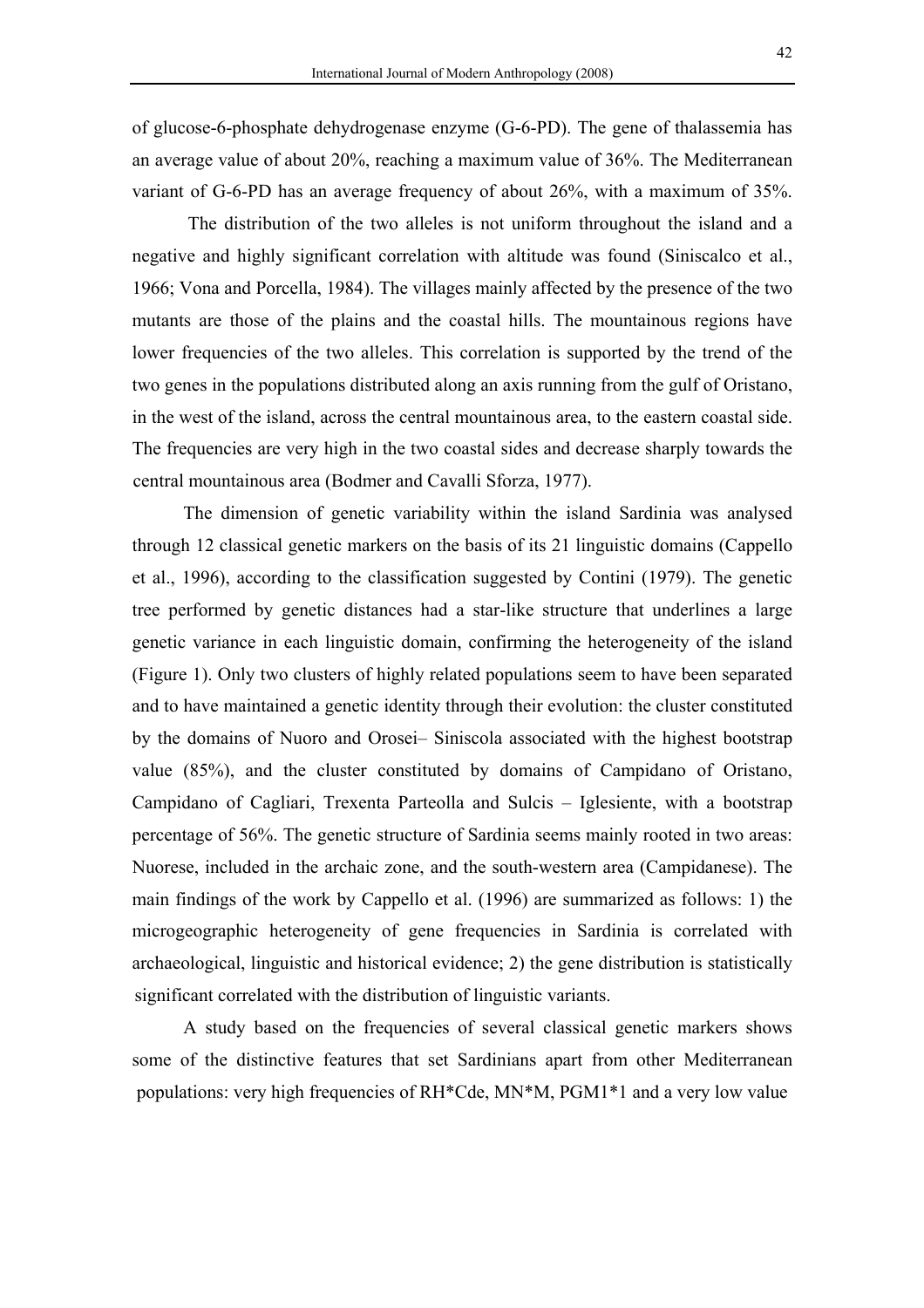of RH\*cde (Moral et al., 1994). The genetic distances of Reynolds (Reynolds et al., 1983) were used, through Delauney's triangulation and the Monmonier algorithm (Monmonier, 1973), to identify the presence of genetic boundaries within the Mediterranean basin. In the Delaunay's triangulation the sample points, which represent the localities of the studied populations, are connected by lines to form triangles.

 By using the triangles, each piece of the surface will be continuous. Each edge is also associated with a genetic distance value. A perpendicular line across the edge showing the highest genetic distance, which is the origin of the first boundary, is traced to identify the zones of genetic boundary. The first boundary is then extended across the adjacent edge showing the highest distance and so on, until it reaches the limit of the network (Monmonier, 1973); Sardinia and Corsica appear clearly isolated in this context by a strong genetic boundary (Vona et al., 2002) (Figure 2). According to Piazza et al. (1988) Sardinia results an outlier in Europe because many genes show a significant deviation from regional average gene frequencies. These peculiar frequencies cause a substantial diversification between Sardinians and northern African, European and Mediterranean populations.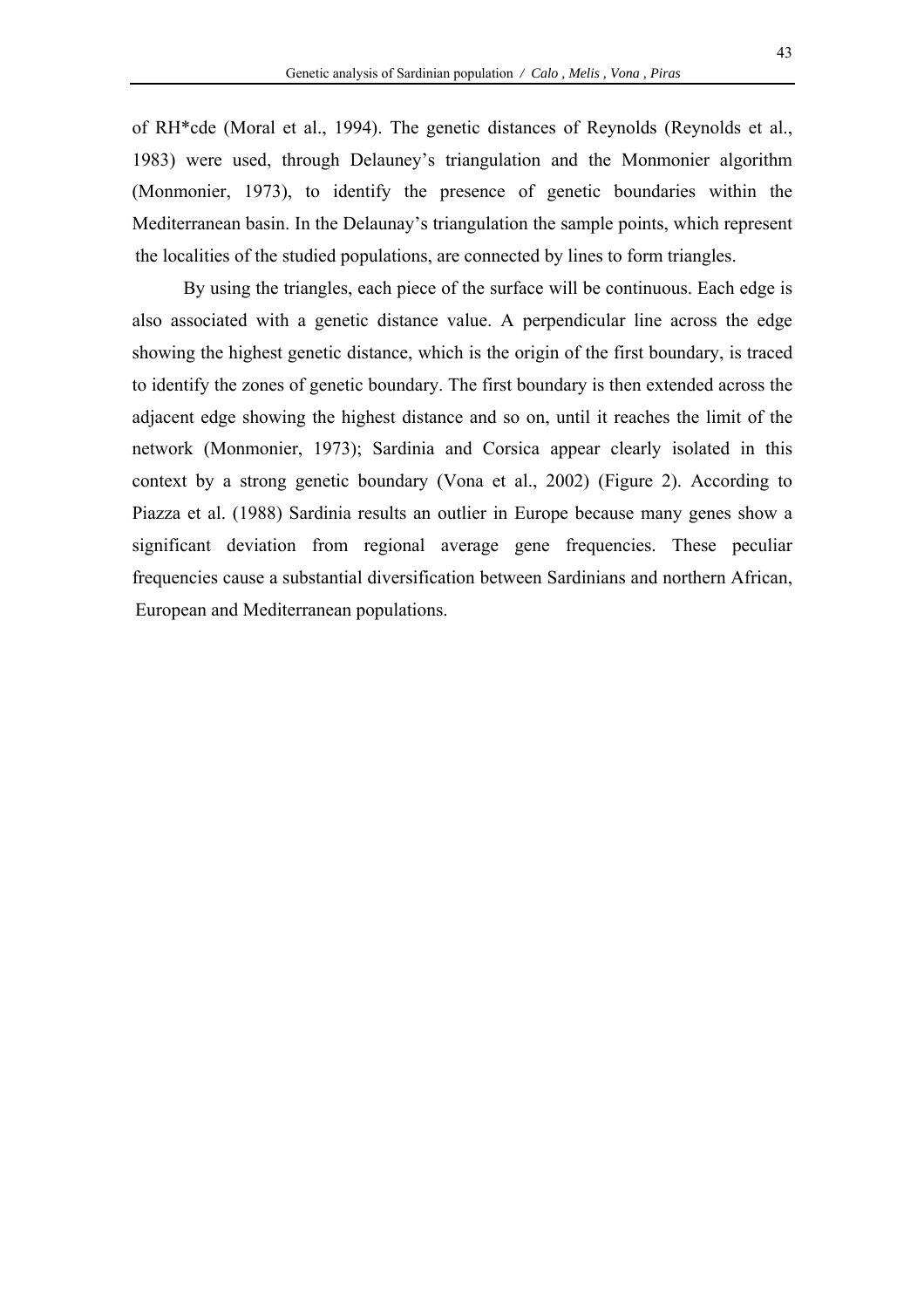# **Figure 1**

Neighbor- Joining tree of the Sardinian population from the linguistic domains

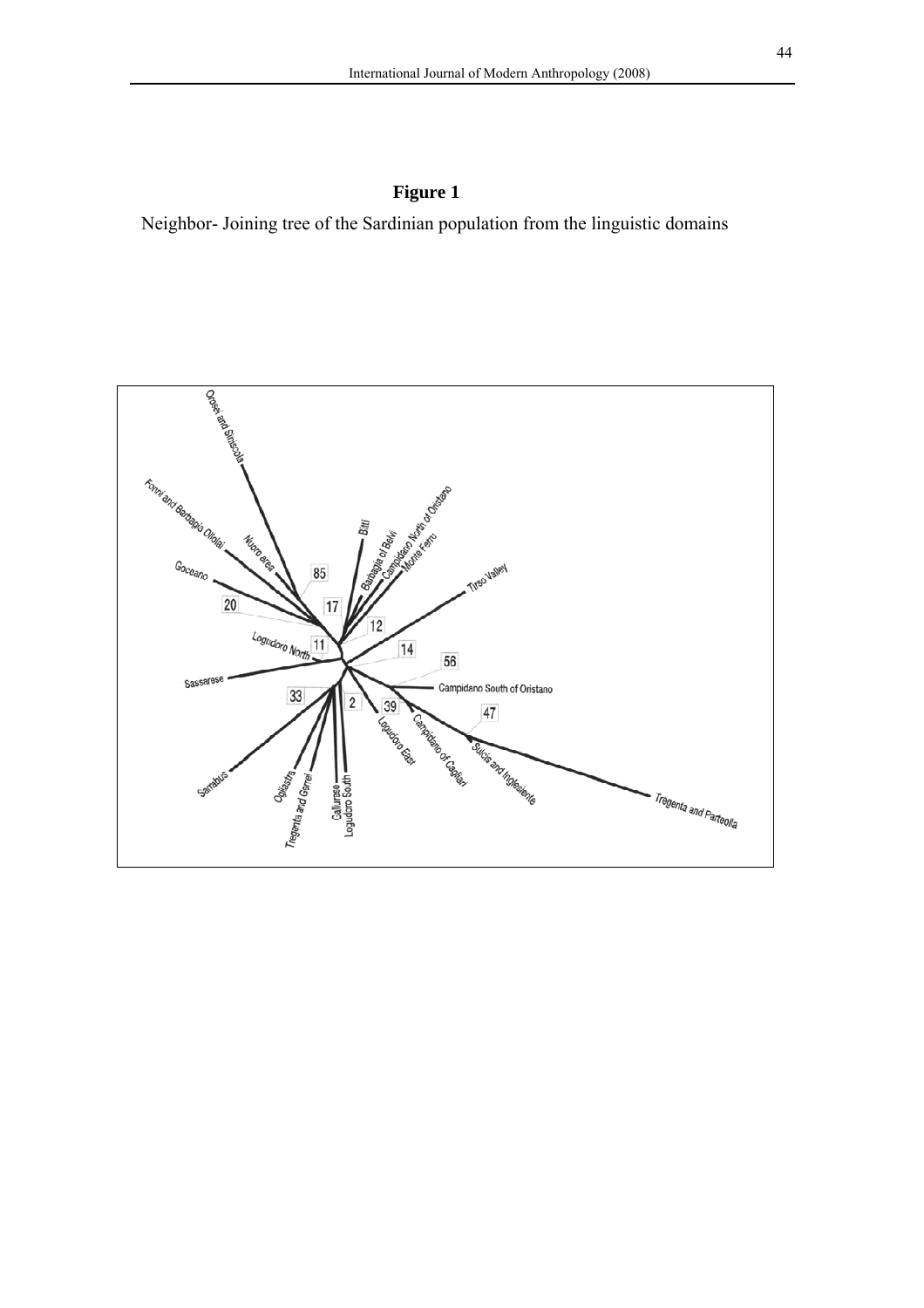#### **Figure 2.**

Genetic boundaries in Mediterranean emerged applying Daluney's triangulations.



# **HLA**

 The study of the HLA (Human Leukocyte Antigens) system confirms the peculiarity of Sardinians among Mediterranean populations (Contu et al., 1992; Vona et al., 1997; Lampis et al., 2000; Grimaldi et al., 2001), and it suggests an internal homogeneity (Contu et al., 1992; Lampis et al., 2000). But there are some particular observations that do not fit with the uniform distribution of alleles and haplotypes of the HLA system. For example, allele B\*35 shows a different distribution within Sardinia (Contu et al., 1992); frequencies of haplotype A2-Cw7 and B35-Cw7 have distributions significantly different in the population of Sassari and Nuoro (Vona et al., 1997) when they are compared with other areas of Sardinia studied by Contu et al. (1992).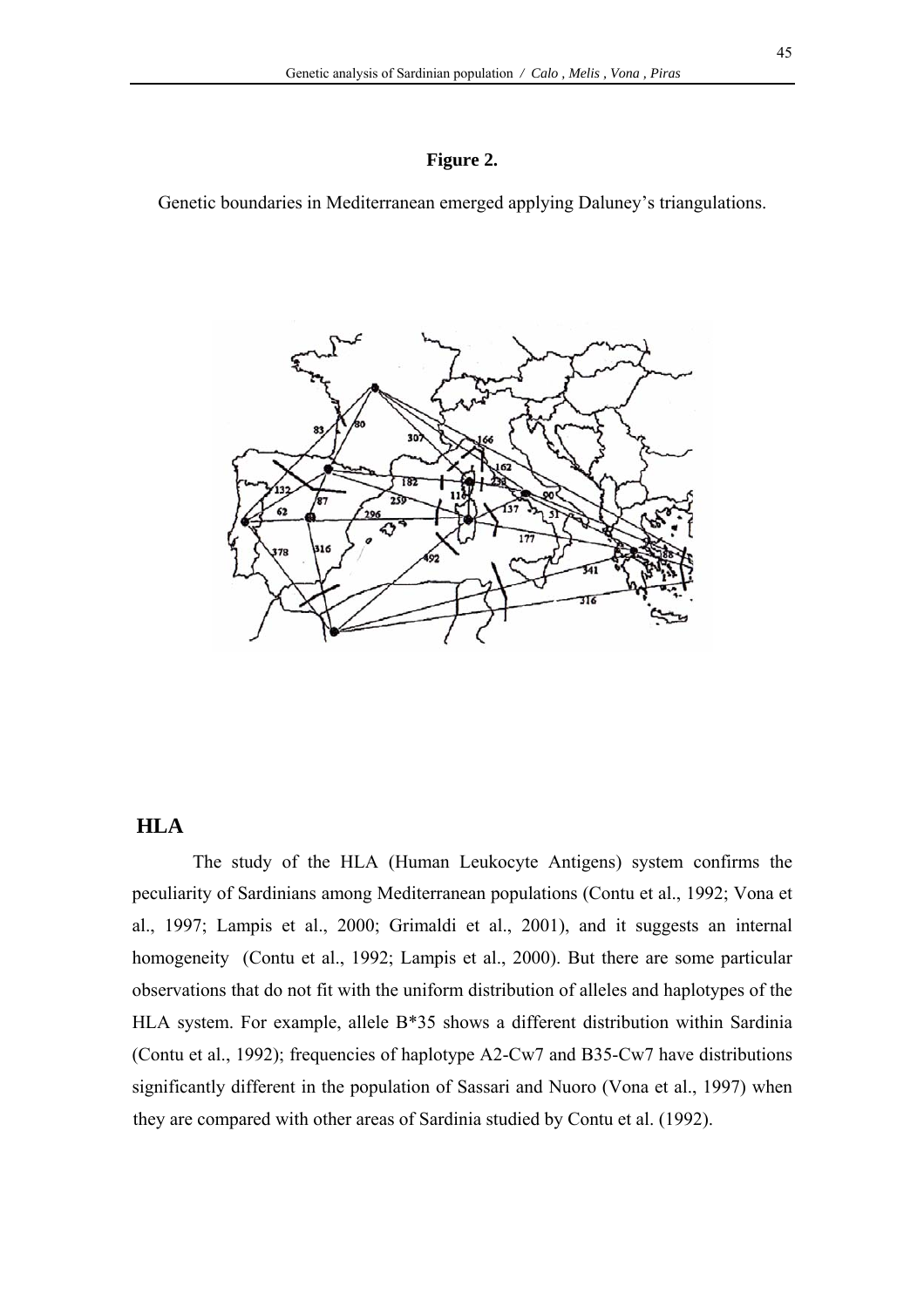The study of HLA suggests important contacts between Sardinia and northern Africa highlighted by high frequency of haplotype A\*33-Cw\*08-B\*14. Also haplotype A\*30-Cw\*0501-B\*18, which has a high frequency in Sardinia (12.5%) has an African origin, from which it expanded towards the Middle East (Grimaldi et al., 2001).

### **Molecular Markers**

 Autosomic molecular data show Sardinians as the most differentiated population in the Mediterranean basin and Europe. The genetic peculiarity of Sardinians was interpreted as the result of genetic drift and geographic isolation, with a limited genetic impact from conquests of the islands during history (Moral et al., 1994; Calò et al., 2001).

 Several works also underlined an obvious heterogeneity within Sardinia itself (Calò et al., 1998; 2000). Through the analysis of some minisatellites, the population from Campidano of Cagliari (southern Sardinia) clustered, albeit in a distinct position, with other Mediterranean and European populations. On the contrary, the population of Nuoro appears highly differentiated in comparison both with other Sardinians and with all the other Euro-Mediterranean populations. A research based on the analysis of 11 Alu insertions (Calò et al., 2005) confirmed the high degree of isolation for Nuorese.

 The molecular analysis shows that the most frequent mutation among the thalassemia carriers is the 39 codon nonsense (95.7%). Two other common mutations are the frameshifts at codon 6 and 76, with frequencies of 2.1% and 0.7% respectively, which conversely are relatively rare in other Mediterranean populations (Rosatelli et al., 1992). The high frequency of β°39 mutation differentiates Sardinians both from eastern Mediterranean populations, characterized by the prevalence of  $\beta^+$  IVS1-110 mutation, and from populations from other Western Mediterranean countries, which show more kinds of mutations, including  $\beta^{\circ}$  39, but with much lower frequencies. Such differentiation is found also when beta-globin cluster haplotype frequencies are analysed both in a general population and in  $\beta^{\circ}$  39 carriers (Latini et al., 2003; Piras et al., 2005). Haplotype frequencies confirm the lack of genetic homogeneity in the island. In fact, when a genetic tree is drawn with populations from other continents, Sardinian samples are located in different branches of the tree. Moreover, the cited authors report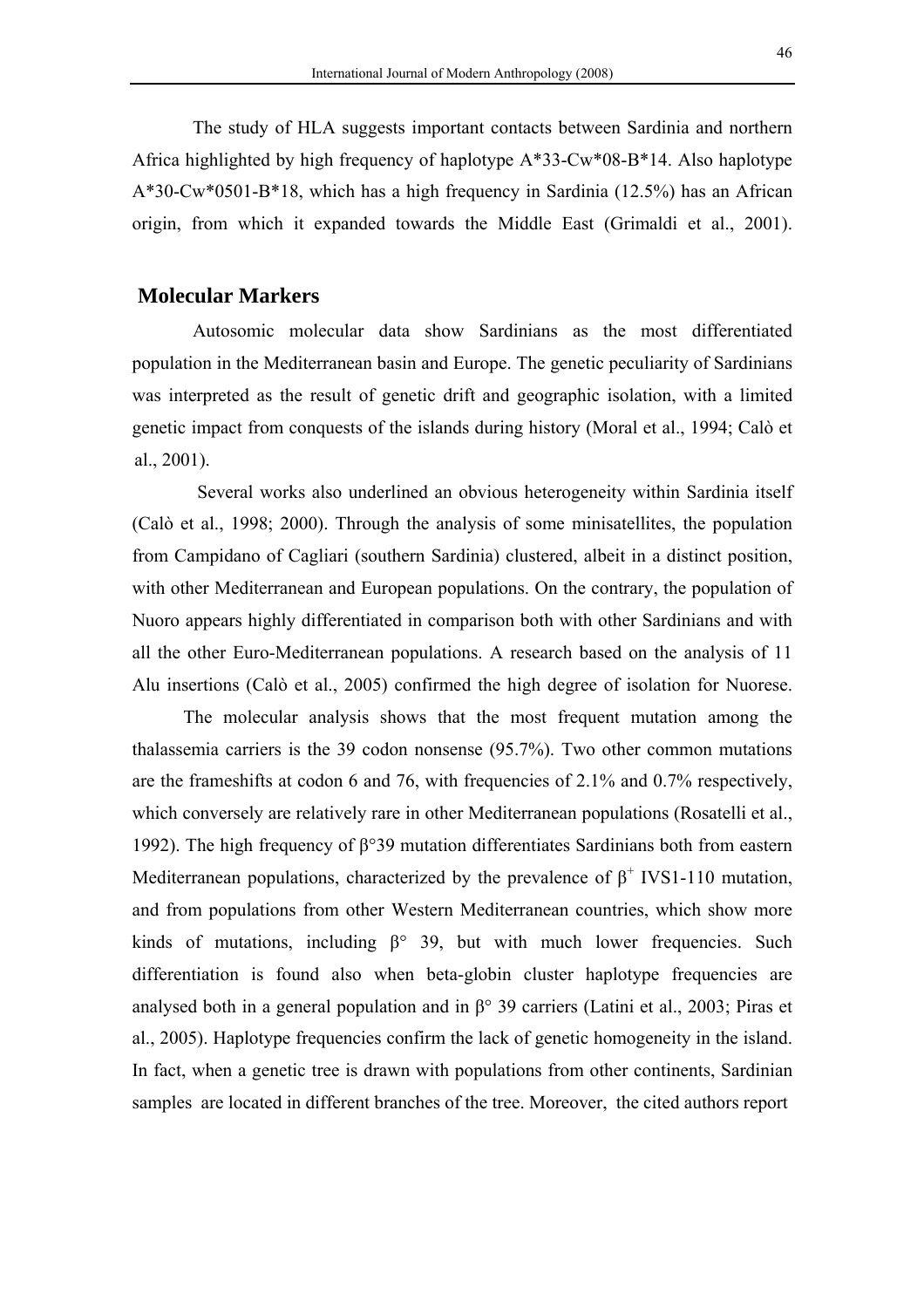the presence in some Sardinian areas of the typical African haplotype 5, identified with both 5 and 7 restriction enzymes (-+--+ and -+--+-, respectively) (Latini et al., 2003; Piras et al., 2005). Haplotype 5 is absent among both normal and thalassemic samples from Mediterranean populations (Flint et al., 1992). The presence of this haplotype was explained by the authors as a recent acquisition by the Sardinian population and it is very likely that it was introduced into the island by African slaves during the Carthaginian and Roman dominations.

## **MtDNA**

The analysis of mtDNA with restriction enzymes shows that Sardinians have the same haplogroups as European populations. However, some frequencies such as haplogroups U, V, X reach about 12% in the whole Sardinia, whereas in Europe their frequency exceeds 22%. Besides, the frequency of haplotype J in Sardinia (5.5%) is approximately half the European frequency (10.8%). According to Barbujani et al. (1995), the enzymatic study of mtDNA shows that Sardinians could constitute a stable population in contrast with continental populations, characterized by two demographic expansions: after the last maximum glacial period  $(20,000 - 16,000$  BP), and at the beginning of the Neolithic period. The Sardinian population had a slower growth and an independent evolutionary history, due to its isolation. The same authors underline the presence of a certain internal variability shown by the two morphs, present in all the comparison populations. However the frequencies differ across the island, with the limits of the range recorded by two villages of the same central area: morph 1 between 0.558 of Desulo and 0.926 of Orosei; morph 8 between 0.028 of Orosei and 0.306 of Desulo.

 When some areas of the island are analysed on the basis of haplotype frequencies, an internal differentiation is obvious. Haplotype H varies from 41.2% at Gallura (northern area) to 75% at Ogliastra (central-eastern area). The two populations also signal the extreme values for the frequencies of haplotypes U, V and X, which vary from 27.5% in Gallura to 10% in Ogliastra (Fraumene et al., 2003). Haplogroup U in particular, reaches 27.5% in Gallura, whilst it is only 4.4% in Barbagia. Haplogroup V seems to be present only in Barbagia with a high frequency (8.9%). Central Sardinia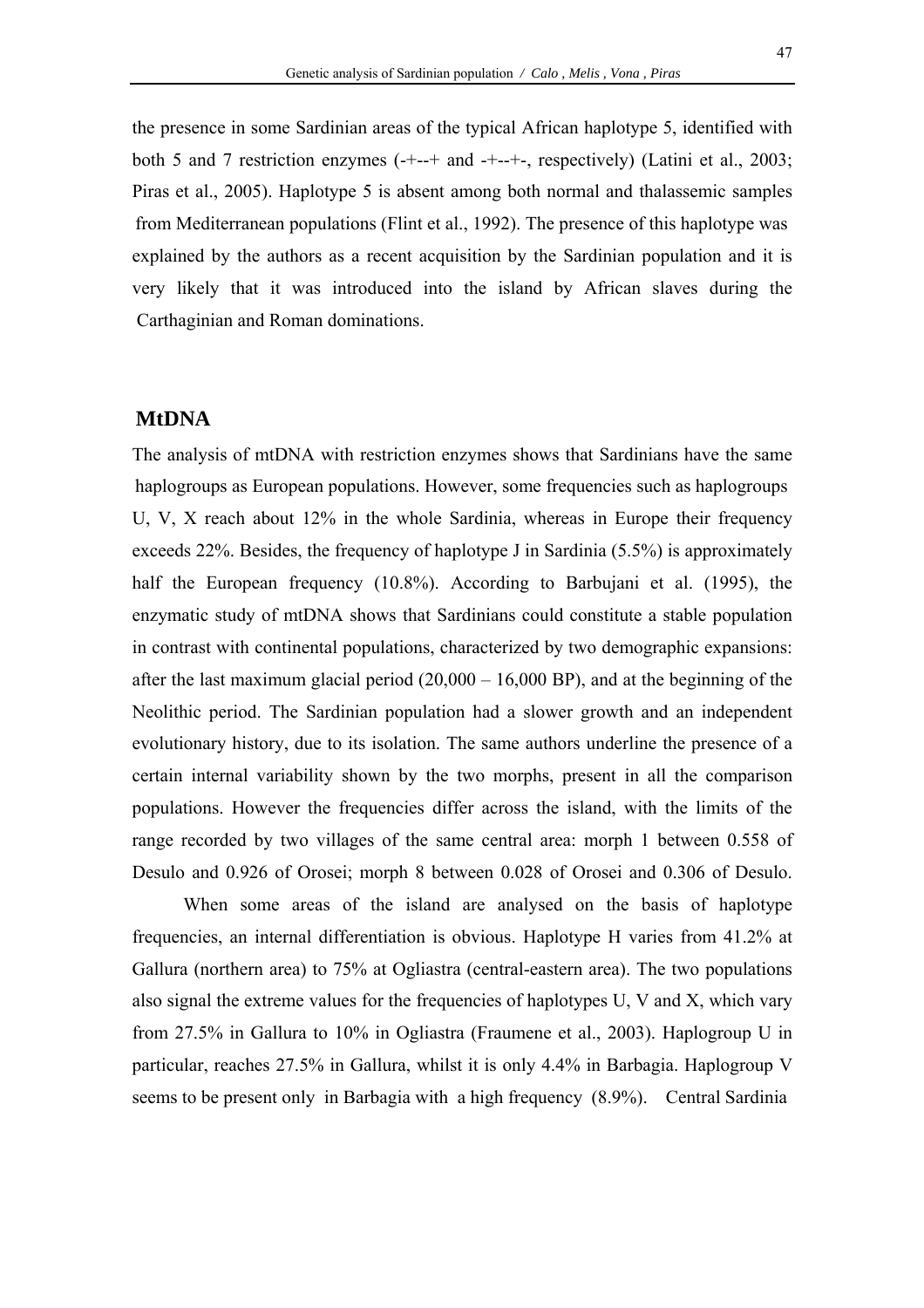(Barbagia) shows a strong discontinuity with Gallura for a higher frequency of haplogroup H, the presence of haplogroup V and a reduction of the frequencies of the other haplogroups. Barbagia, which appears to have just slight influences by Neolithic migration, has maintained ancient characteristics. Instead, Gallura is characterized by a more recent pattern of variability, as the absence of haplogroup V and the frequency of haplogroup U seem to demonstrate (Morelli et al., 2000). From this perspective, central Sardinia seems to maintain an Upper Palaeolithic mitochondrial background, sharing with the Iberian Peninsula the presence of haplogroup V and the highest incidence of haplogroup H (Morelli et al., 2000).

 A recent research on the central-eastern area of the island (Ogliastra) (Fraumene et al., 2003) shows a differentiation of some frequencies between the area under scrutiny and the rest of Sardinia. The examined villages present a limited number of mitochondrial lineages, indicating a reduced female gene pool. Analysis on haplogroup H suggests to Fraumene et al. (2003) that the demographic expansion occurred between 12,500 and 2,900 years B.P. Moreover, the authors assert that the Neolithic population contributed to the present population more significantly, in contrast to the belief of other authors that suggest the prevalence of a Palaeolithic component (Falchi et al., 2006). An important result concerns haplogroup U, which reaches 31% in the village of Urzulei, with an average frequency in Ogliastra of 5.1%. This result is very similar to the frequency reported by Richards et al. (2000) for the whole Europe, the origin of which dated back to EUP, or about 50,000 years B.P.

 In the present population of Sardinia, haplotypes whose origins clearly go back to beginning of the Upper Palaeolithic are still present, and from the analysis of table 1 emerges that a preponderant part of actual Sardinian haplotypes are of Palaeolithic rather than Neolithic origin. Analysis of haplogroups highlights the influence of the European south-western refuges during the Upper Palaeolithic on the structure of Sardinian mtDNA, also demonstrated by the haplotipic gradient 3.1G of chromosome Y (Malaspina et al., 2000). The analysis of the sequences of some Sardinian isolates compared with other Mediterranean populations (Falchi et al., 2006) confirms that most of the haplotypes coalesced in Palaeolithic times as a consequence of expansions from glacial refuges of south-western Europe in the last maximum glacial period.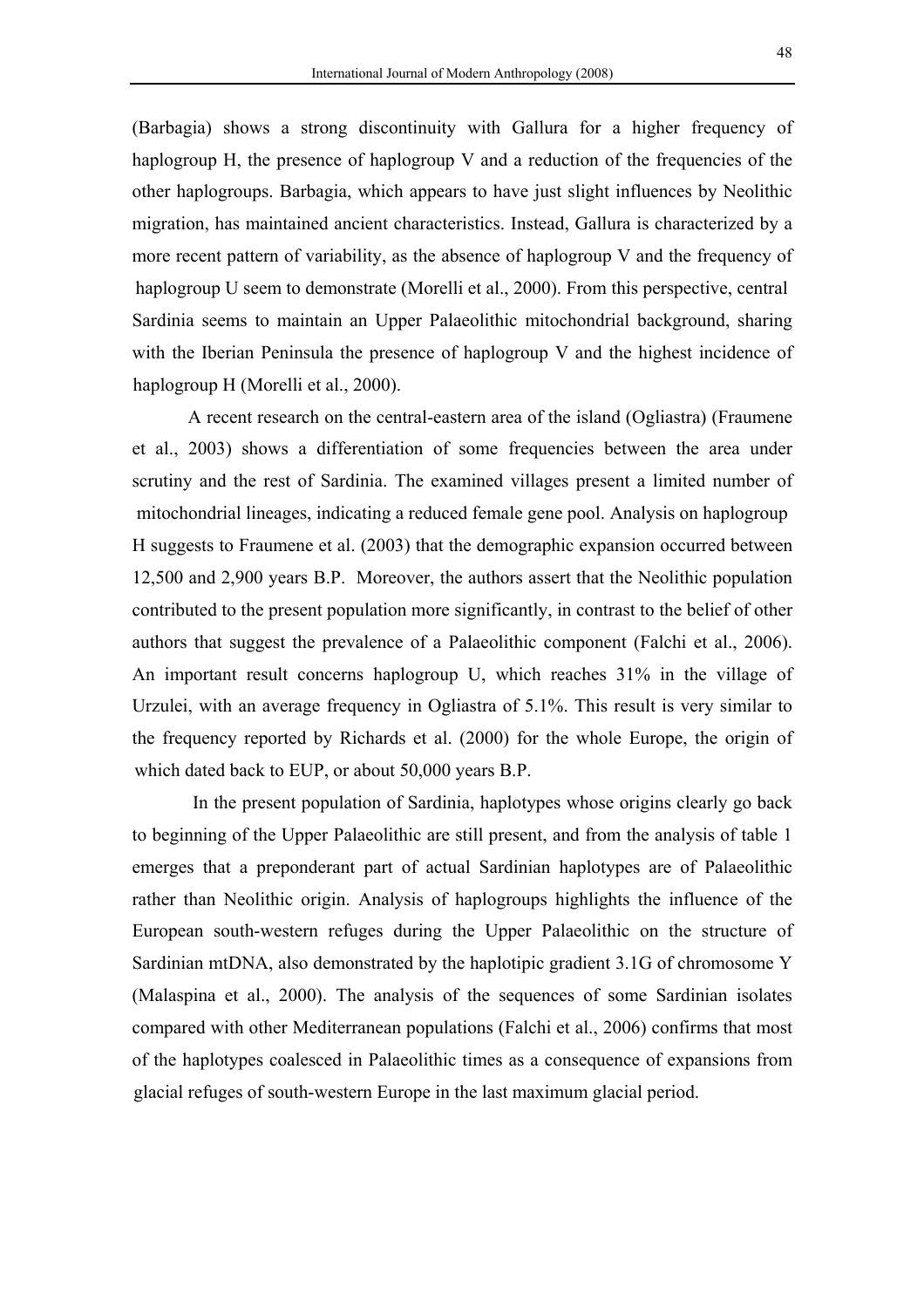Another interesting hypothesis emerges from the study of ancient mtDNA obtained by skeletal finds of Bronze age from different areas of the island and dated back between 1400 and 700 B.C. (Caramelli et al., 2007). Analysis revealed a strong internal homogeneity and a reduced variability of the sequences. The research shows the existence of a genetic continuity between Nuragic people that inhabited Sardinia during Bronze Age and the present day Sardinian population. But despite this continuity, there are differences between ancient and modern Sardinians, notably in their levels of internal differentiation, much higher in the latter. Moreover, the research highlighted a genetic similarity between the Nuragic people and the present Sardinian population from Ogliastra (central-eastern) that share three haplotypes with the ancient population. On the contrary, the modern population of Gallura (Northern Sardinia) appears genetically distant from both ancient and modern Sardinian samples, in agreement with the effects of relatively recent immigration from continental Italy that have affected Gallura more than Central and Southern Sardinia (Morelli et al., 2000). The research estimates that the time of coalescence of other Italian populations, such as the Etruscans, falls around 36,900 years ago.

**Table 1**. mtDNA haplotype frequencies in some Sardinian populations, compared with the frequencies of Europe .

| Restri                      | Haplogroups Barbagia <sup>ª</sup> Gallura <sup>ª</sup> Ogliastra <sup>b</sup> |         |          |         | Talana <sup>c</sup> | Sardinia <sup>d</sup> | Europe <sup>e</sup> |
|-----------------------------|-------------------------------------------------------------------------------|---------|----------|---------|---------------------|-----------------------|---------------------|
| -10394 DdeI -7025 AluI      | Н                                                                             | 64.4%   | $41.2\%$ | 56.6%   | 75.0%               | 38.4%                 | 41.5%               |
| -10394 DdeI                 | U, V, X                                                                       | 13.3%   | 27.5%    | 10.2%   | 10.0%               | 12.3%                 | 22.5%               |
| $-16065$ HinfI              |                                                                               | $2.2\%$ | 9.8%     | 18.3%   | 2.5%                | 5.5%                  | 10.8%               |
| $-10394$ DdeI $+15606$ AluI | T                                                                             | 8.9%    | 9.8%     | 12.6%   | $5.0\%$             | 11.0%                 | 10.8%               |
| $+10028$                    |                                                                               | $0.0\%$ | $3.9\%$  | 2.3%    | $0.0\%$             | 2.7%                  | $2.1\%$             |
| $-9052$ HhaI                | K                                                                             | $2.2\%$ | 5.9%     | $0.0\%$ | $0.0\%$             | 5.5%                  | 8.3%                |
| $+10397$ AluI               | M                                                                             | $0.0\%$ | $0.0\%$  | $0.0\%$ | $0.0\%$             | N <sub>D</sub>        | $0.4\%$             |
| $+10394$ DdeI -8894 HaeIII  | W                                                                             | $0.0\%$ | $0.0\%$  | $0.0\%$ | $0.0\%$             | $1.4\%$               | $1.2\%$             |
|                             | Other                                                                         | 8.9%    | $2.0\%$  | $0.0\%$ | 7.5%                | 21.9%                 | 2.4                 |

*a* : Morelli et al., 2000;  $\frac{b}{c}$  : Fraumene et al., 2003;  $\frac{c}{c}$  : Angius et al., 2001;  $\frac{d}{c}$  : Simoni et al., 2000;  $\frac{e}{c}$  : *Torroni et al., 1996*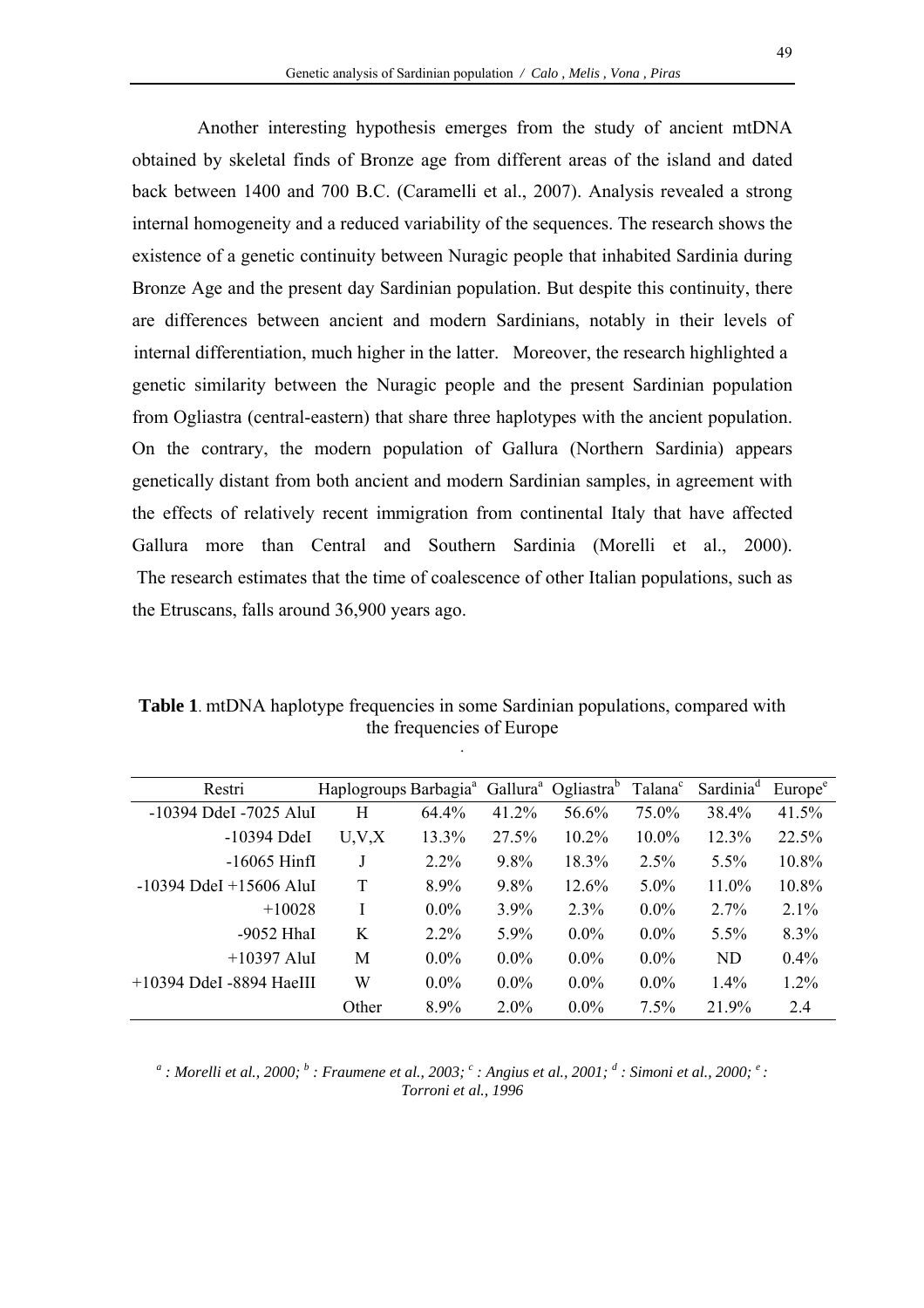## **Y Chromosome**

 The analysis of Y chromosome frequencies has allowed a deeper knowledge of the origins and evolution of humans. The variability represented by Y chromosomes is a unique document of the male history of anatomically modern humans and the relations among past populations (Scozzari et al., 2001). The numerous papers on polymorphisms of Y chromosomes that deal with Sardinia show some useful indications on genetic characteristics of the island and its settlement.

 From a study on microsatellites of Y chromosome on several Sardinian samples (Ghiani and Vona, 2002), some results, such as the exceptionally high frequency of allele DYS19\*17, confirm the peculiarity of Sardinians among Euro-Mediterranean populations. Haplotypes associated with allele DYS19\*17 constitute about 16% of Sardinian haplotypes, whereas in Europe they represent a rare event. Moreover, the haplotypes carrying allele DYS19\*17 have very different distributions in Gallura (9%), in Nuorese (55%) and in Campidano of Cagliari (36%), underlying the absence of internal genetic homogeneity. The internal heterogeneity is obvious also from the analysis of Y27H39, YCAII and YCAIII markers in samples from northern, central and southern Sardinia. The differentiation concerns not only the presence/absence of some alleles and the distribution of allele frequencies, but also the position of the samples within the genetic tree, which does not correspond with their geographic location (Latini et al., 1997).

 Basically, Sardinians show the same haplotypes of the other European populations, but their peculiarity is due to the frequencies of some haplotypes (Semino et al., 2000). The haplotypes Eu18 and Eu19 represent 50% of European haplotypes. Eu18, whose frequency decreases from west to east in the Mediterranean, is characterized by M173 mutation, a Euro-Asian marker with an estimated age of about 30,000 years. In Sardinia, the frequency of M173 is around 23% (Francalacci et al., 2003).

 Haplotype Eu7, with the mutation M170, derived by M89 that arrived from Middle East around 20,000-25,000 years ago, associated with Gravettian culture, is very frequent in the central part of eastern Europe, but it is present also among Basques and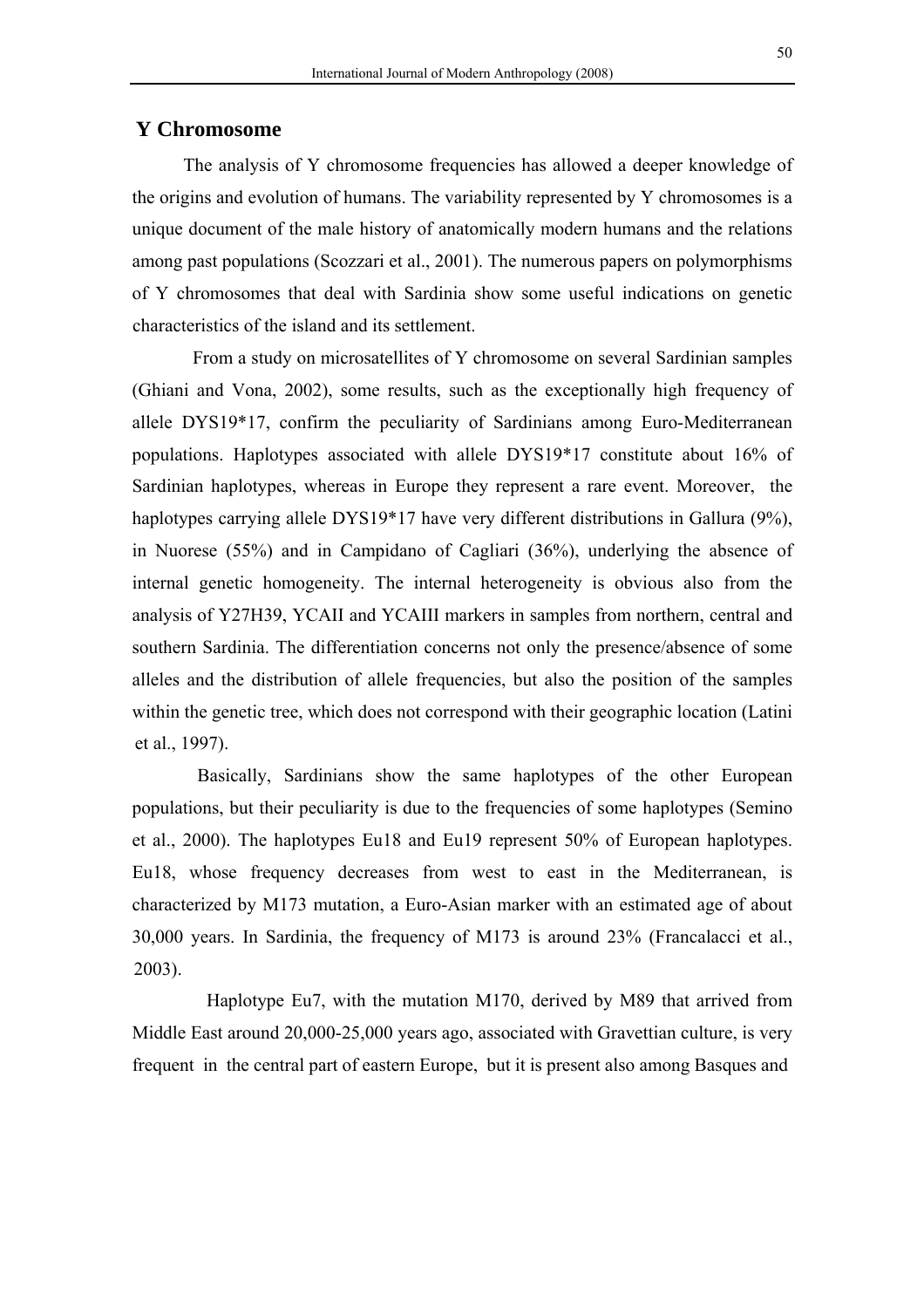Sardinians. Sardinians successively accumulated a mutation (M26) that differentiates haplotype Eu8 with frequencies of 35 %. Sardinians show a low overall frequency of haplotypes E and J relative to Italian populations. For example J-M172 in Sardinia has a value between 5% and 9.7% (Francalacci et al., 2003), against the frequencies of 16.7- 29.1% of continental Italy (Semino et al., 2004).

 According to Passarino et al. (2001) the frequencies of Eu7, Eu8 and Eu18 indicate that more than 60% of present Y chromosomes of Sardinians have a Palaeolithic origin and were brought by populations coming from Iberia, where these haplotypes show the highest variability and antiquity. The remaining haplotypes ( Eu4, Eu9, Eu10 and Eu11 ), which originated in Middle East between 20,000 and 15,000 years ago, probably arrived with the Neolithic migrations. The successive isolation, for about 200 generations, and genetic drift influenced the different distribution of the frequencies even within the island.

 The haplotype networks built with the combination of biparental markers and microsatellites of Y chromosomes in a great number of populations from Europe, western Asia and northern Africa (Malaspina et al., 1998), confirms the sharing between Sardinians and continental Europeans of the more widespread networks (1.1; 2.1; 3.1). Besides, network (1.3) seems a peculiarity of Sardinia, with frequencies varying between 39% and 41%. The same network has a frequency of 2% in the neighbour Corsica.

 An analysis of Y chromosomes among populations from the western Mediterranean in comparison with some populations from north-eastern Europe and the Middle East highlights a decreasing cline in haplotype HG 9.2 from Middle Eastern to western, as a result of Neolithic diffusion (Scozzari et al., 2001). Chromosomes HG 9.2, which common ancestor dates back about 14,000 years ago (11,200–17,100), have in Sardinia very low frequencies. On the contrary, haplotype HG 2.2, while rare or absent in Europe, is extremely common in Sardinia with high frequencies (27–55%) in all parts of the island. HG 2.2 could have originated *in situ* after settlement of the island or arrived from a western European refuge occupied during the last glaciation. The presence of some HG 2.2 in Spain, Italy and France seems to support the last scenario (Scozzari et al., 2001). Even in this case, Sardinia appears differentiated from all the other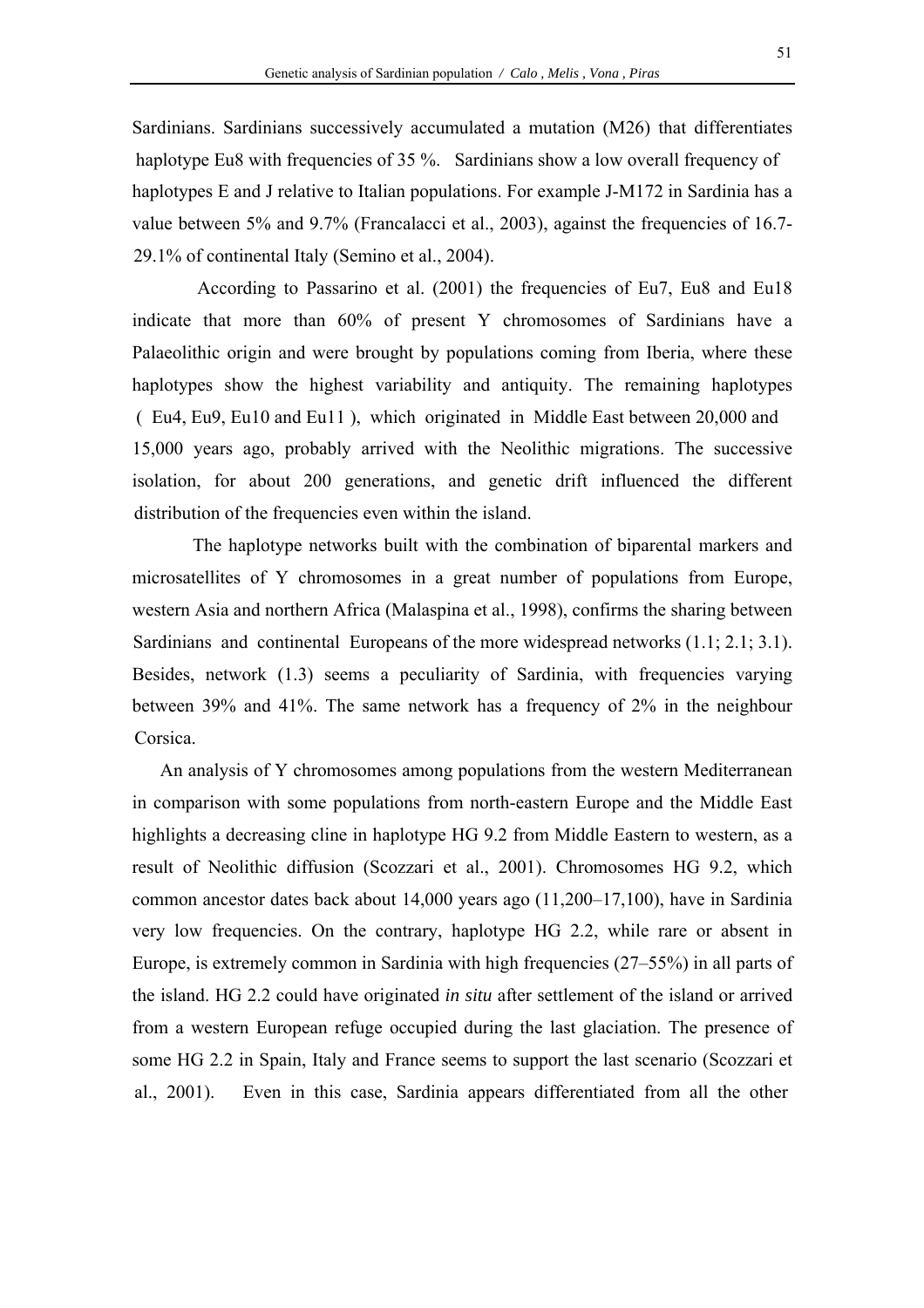neighbouring regions and shows a certain internal variability. In fact, the frequency of the northern part of the island (Gallura) occupies an intermediate position between the rest of the Sardinia on one side and Corsica and the Italian continent on the other side. This situation could be an effect of the geographical position of Gallura and/or of the linguistic affinity with Corsicans.

 Furthermore, the phylogenetic analysis of haplogroup I of Y chromosome revels that subclade I1b2 of sub-haplogroup I1b\* is scarcely represented in western Europe. Sardinians, with a frequency of 41%, Castilians (19%), Bearnais (Gascon, France) (8%) and Basques (6%) are some exceptions (Francalacci et al., 2003; Rootsi et al., 2004). According to the authors high frequency of I1b2 in the archaic area of Sardinia is explained by its presence in the first colonizers, who arrived, about 9,000 years ago. This heritage has been preserved by isolation and genetic drift.

 Chikhi et al. (2002), revising Semino's data (2000) on several biallelic markers of Y chromosomes of different populations, highlight the clear outlier in Sardinians and Basques in comparison with European populations. These authors believe that Sardinians have a high proportion of genes derived from the Palaeolithic inhabitants of Europe. The differentiation of Sardinian populations is attributed to genetic drift, which acted on a Palaeolithic substrate shared by other populations and some input of Middle Eastern genes, rather than on a substrate created by an important Neolithic immigration to Sardinia. Therefore, about 60% of the Y chromosomes of the present day population of Sardinia might derive from migratory flows that occurred during the Upper Palaeolithic.

 One study related genetic markers of Y chromosomes (biallelic markers, RFLP, and microsatellite) to the distribution and diffusion of Sardinian surnames (Zei et al., 2003). Many haplogroups of Italians and Europeans are represented in the pool of Sardinians' Y chromosome. Instead, the haplotype frequencies characterize Sardinians. Haplogroup  $R - M$  269 represents 20.8% of Y Sardinian chromosomes, which is the lowest frequency in western Europe  $(50 - 80\%)$ . Haplogroup I – M 170 has the highest incidence (41.6%) among the western European populations, but lower frequencies among Sardinians, and it is characterized by haplotype 49a,f – Ht12, YCAIIa-21, YCAIIb-17 and DYS19-17. At first, this haplotype was indicated as a Sardinian marker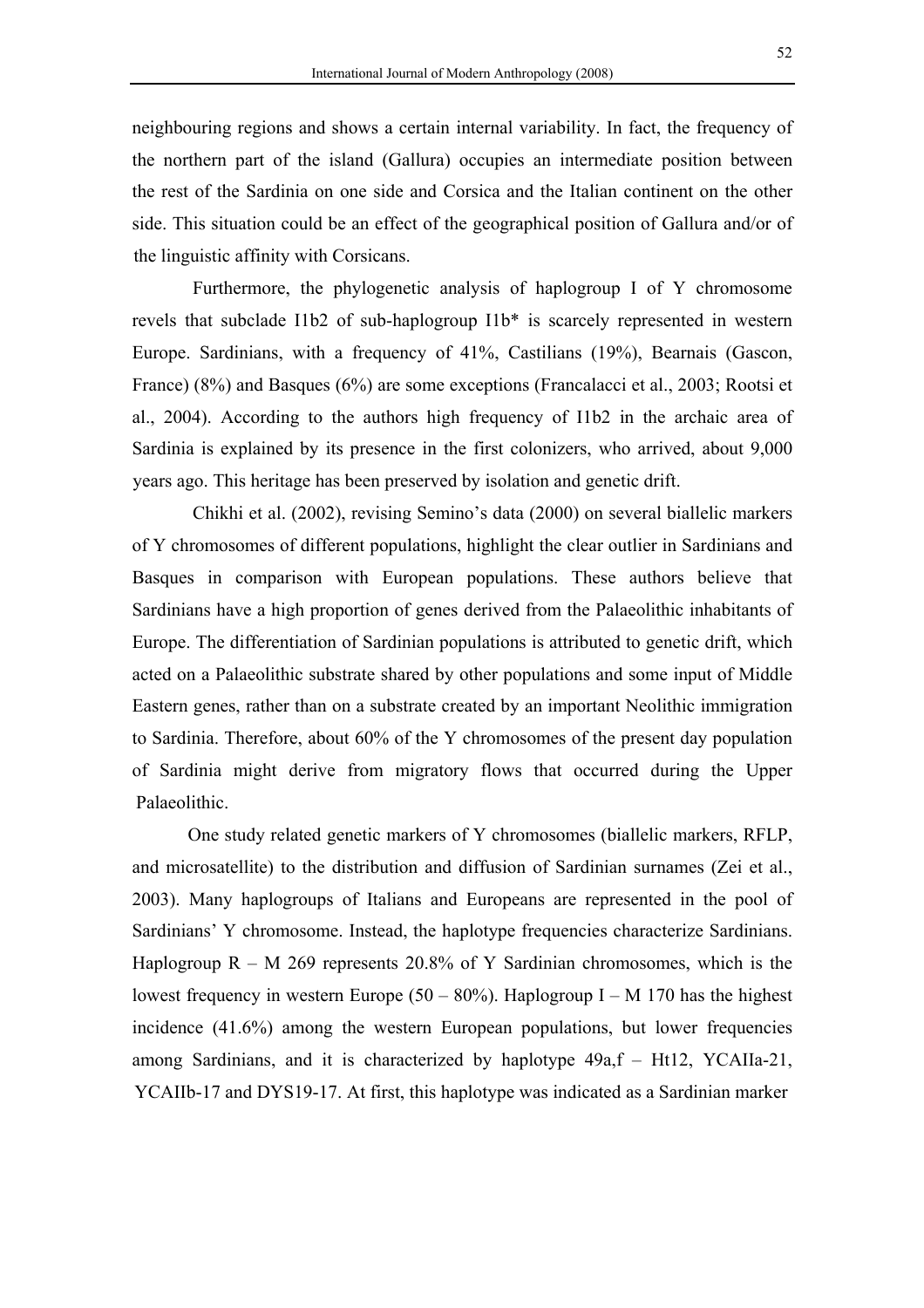(Santachiara-Benerecetti et al., 1996; Caglià et al., 1997), but was later found also among Basques ( Underhill et al., 2000 ), on the Iberian Peninsula, among the Bearnais ( Bosh et al., 2001 ) and with low frequencies in Corsica and central-southern Italy. Haplogroup E (African origin), G and J (Near Eastern origin) have the same frequencies among Sardinians as other Mediterranean populations.

 The distribution of haplogroups in Sardinia appears strongly heterogeneous. In particular the frequency of haplogroup  $G - M 201$  is significantly higher in the north and the Haplogroup  $I - M$  26 is more significantly represented in the central-eastern area, characterized by a reduced presence of haplogroup  $R - M$  269. The subhaplogroup I – M 26 appears heterogeneously distributed in relation to the ancestral collocation of surnames. The majority of surnames carrying this haplogroup seem to have arisen from the central-eastern area, including the archaic zone. The native populations retreated into this area during Phoenician, Carthaginian and Roman occupations. The subsequent isolation and genetic drift allowed an increase of haplogroup  $I - M 26$  frequency, which in the north has a frequency significantly lower than expected. The isolation of the central-eastern area could also explain the distribution of other haplogroups.  $R - M 269$  has a low frequency in the central area and a prevalence in the northern area, which suggests that it is likely to have arrived from the continent after the diffusion of  $I - M 26$ .

#### **Discussion**

#### **Peopling**

 Lithic handmade objects dating back to the archaic Clactonian period in the Perfugas and Laerru areas of the north of the island suggest the presence of humans in Sardinia from the beginning of the Lower Palaeolithic period(Lilliu, 1998). Nevertheless, bones dating from the same period have not yet been found. In fact, findings indicate the presence of Homo sapiens between 20,000 and 12,500 years ago (Martini and Ulzega, 1990; Sondaar et al., 1995).

 The most likely hypothesis of the settlement of Sardinia is that humans reached the Sardinian-Corsican block through a bridge that connected it with Tuscany because of modification during the Quaternary. This Sardinian expansion, ascribed by the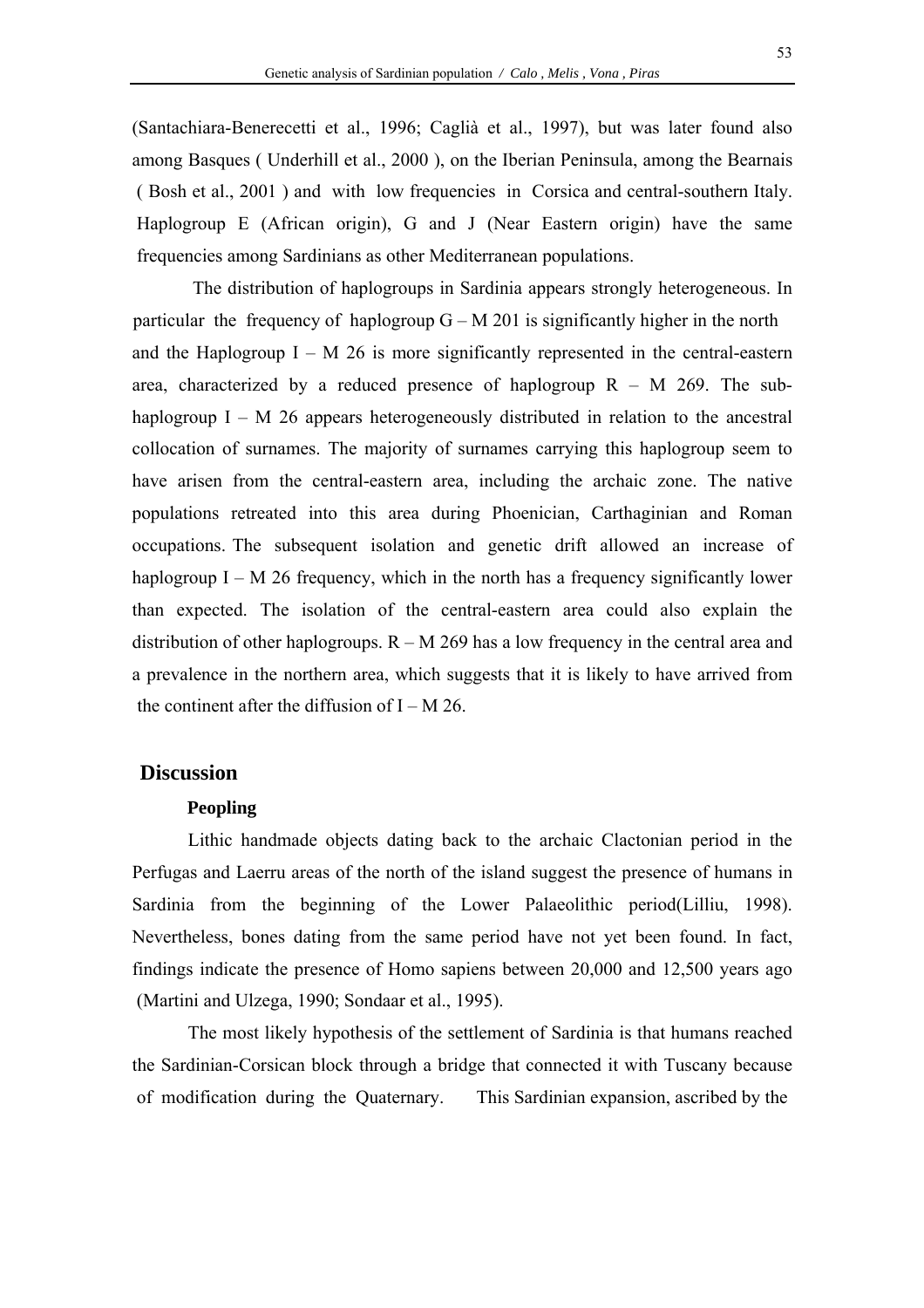mtDNA, date to period between 27,174 and 78,234 years ago (Comas et al., 1997) with an average period of 52,083 years. Corsica and Sardinia were still one single block during the Recent Wurmian period (36,000-15,000 BC), and since the Corsican expansion was estimated to occur around 14,443–41,584, we could hypothesize the existence of two expansions, occurring successively, that could have taken place in the southern part of the block (Sardinia) and in the northern part (Corsica) (Varesi et al., 2000). They could have been favoured by the different orography of the two regions and by the diversity of the climatic conditions during the expansion period. The orographic and geographic conditions of Corsica, characterized by high mountains, produce colder periods in Corsica than in Sardinia. This is suggested by the moraine deposits of Quaternary ice in Corsica that indicate three glacial periods. The glacial Corsican periods correspond to the pluvial periods in Sardinia (Vardabasso Bonicelli, 1968). The less frigid climate may have drawn groups to the southern part of the block while the expansion in the northern part have occurred after the glacial cold had abated. The expansion of the population in Corsica could have happened by way of a migration from Sardinia, in particular from the northern area (Gallura). This hypothesis was strengthened by the genetic affinity between the two islands highlighted by the study of

 A second hypothesis of pathways of human settlement of Corsica and Sardinia during the Palaeolithic is through Liguria and southern France supported by some palaeontological data such as the discovery of the same kind of Palaeolithic handmade tayaziana facies in Liguria–Provence and in Sardinia (Lilliu, 1988). Also the analysis of mtDNA (Torroni et al., 1998) suggests that haplotype V of mtDNA originated in a region between the north of Spain and the south of France. From this area it spread throughout Europe in various directions, including to Sardinia, which was probably still joined to Corsica.

the classical markers (Vona et al., 1995; Moral et al., 1996; Memmì et al., 1998).

 Tobias (2002) proposed another hypothesis for the peopling of Sardinia. From some geographic, genetic and linguistic observations, as well as analysis of the distribution of fossil fauna he suggests that a possible path for the settlement of the island by Homo sapiens started from northern Africa. Sardinia would have been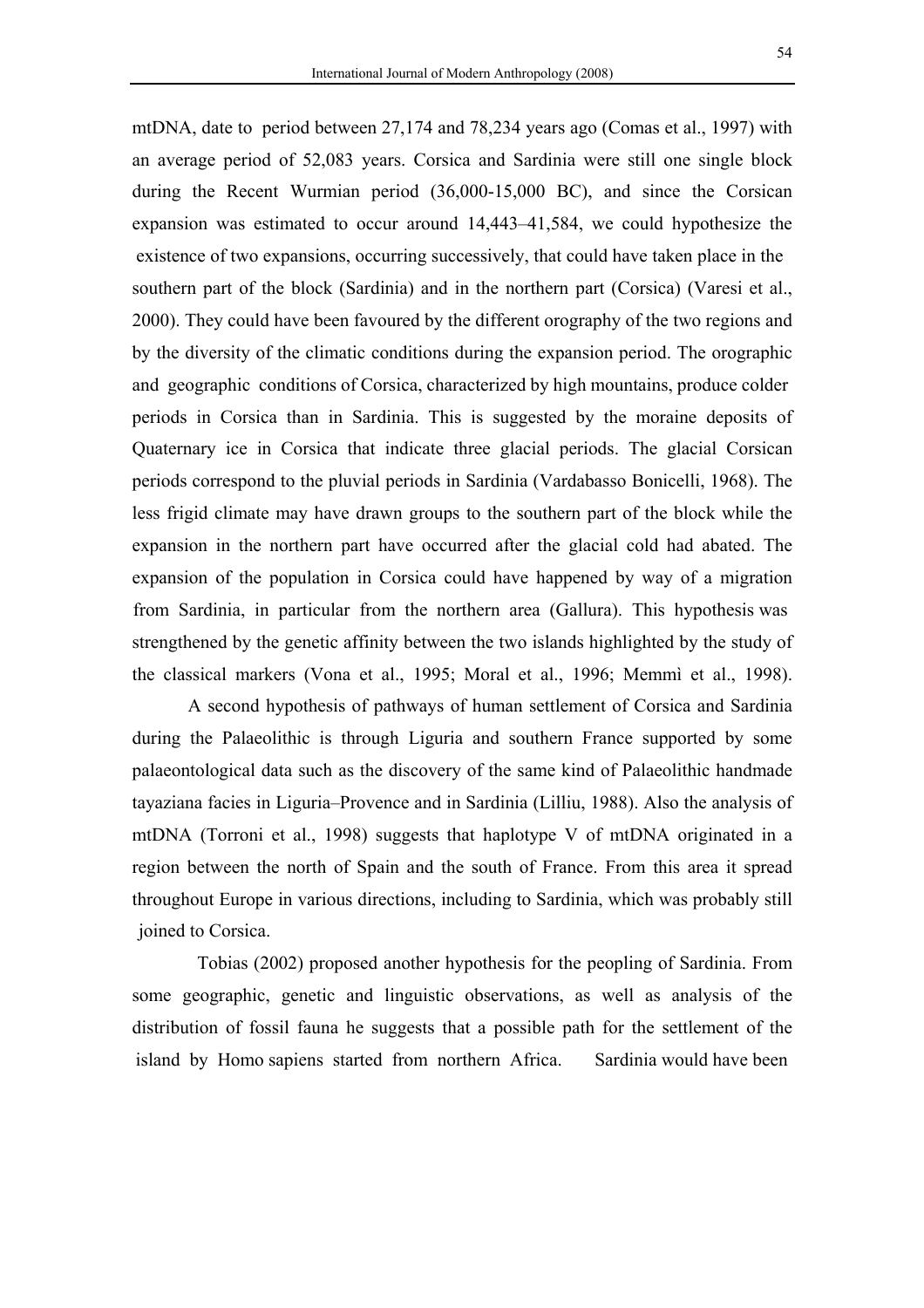therefore a gateway between Africa and Europe, and small groups would have moved bidirectionally through the island.

 Several researches on the Y chromosome (Semino et al., 2000; Passarino et al., 2001; Chiki et al., 2002) underline the presence of a strong Palaeolithic component and a smaller Neolithic influence on the Sardinian gene pool. Therefore, it is very likely that during the Upper Palaeolithic period, Sardinia was the scene of a demographic expansion, even if the question of the arrival on the island of the mitochondrial DNA and Y chromosome haplotypes dating back to different Palaeolithic periods still remains to be cleared up. Nevertheless, it is not plausible that such a high proportion of Palaeolithic characteristics can be entirely attributed to Neolithic migrations.

#### **Genetic variability and differentiation of Sardinia**

 From the review of the literature on Sardinian genetic characteristics two important concepts emerge:

1) The Sardinian population has a particular genetic structure compared with continental Italian, Mediterranean and European populations;

2) Sardinians do not constitute a homogeneous population from a genetic point of view. Compared to other European and Mediterranean populations, Sardinians are distinguished by genetic characteristics. Briefly stated, this scenario is supported by the existence of several genetic boundaries in Europe according to Barbujani and Sokal (1990) and to Vona et al. (2002) (Fig. 2).

 Sardinians may constitute a unique pre-Indo-European population (Rickards et al., 1988). According to Contu et al. (1992), the present genetic composition of Sardinians is determined by the contributions of several ethnic groups of north-western Mediterranean, eastern Mediterranean and northern African origins inserted on a palaeo-Mediterranean substrate. Piazza et al. (1976) also suggested Middle Eastern origins, through the analysis of some immunoglobulin markers. Analyses of DNA markers, mtDNA and Y chromosome suggest Middle Eastern, western Mediterranean and northern African influences. Nevertheless, the contribution of various components to the present gene pool is still under discussion. It is therefore very difficult to recognize which groups or populations influenced the gene pool of the present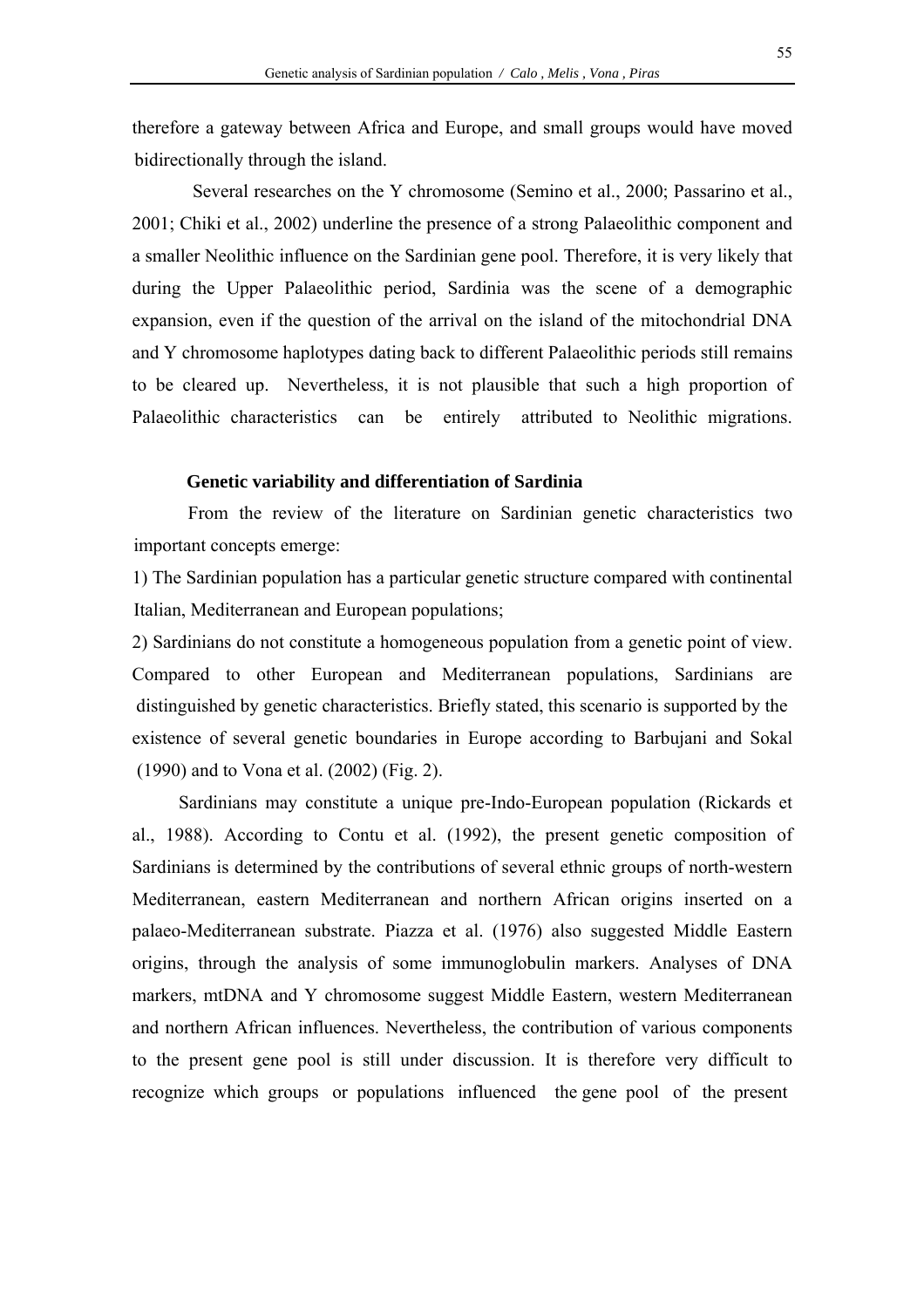Sardinian population. The difficulty in identifying the different components is increased by an intrinsic internal heterogeneity. The geographer Tolomeo, during the  $2<sup>nd</sup>$  century B.C., described the presence of numerous ethnic groups in Sardinia, with influenced areas clearly geographically delimited. The studies on internal genetic diversity suggest a fragmentation of the Sardinian population into numerous isolates. The differences emerging within the island have been attributed by most authors to genetic drift, which would be strongly active because of the natural boundaries (Workman et al., 1975). Terrenato et al. (1971) recognize in each Sardinian village a genetic isolate.

 The demographic history of Sardinia has surely contributed to the development of random phenomena that are important for their genetic implications. It is obvious that the demographic history of Sardinia has been characterized by an extremely low population density. The general and the effective population underwent drastic decreases. For this reason, most of the researchers (Cavalli Sforza, 1994; Francalacci et al., 2003; Rootsi et al., 2004) indicate genetic drift as the main factor the genetic peculiarity of Sardinia and for internal differentiation. The effects caused by drift remained ordered in time because the Sardinian population had experienced great isolation with respect both to Mediterranean populations and within the island itself. The matrimonial structure clearly suggests this isolation. The average matrimonial distance with respect to the places of birth of husband and wife shows higher values for the plain and the coastal hills, while lower values are found in the mountains. Analysis of endogamy in several villages of the central-eastern area (Vona et al., 1996) shows that the rates of endogamy from 1800 to 1980 were high, in some periods reaching over 90%. Matrimonial distances remain constantly reduced, usually less than 10 km reaching the highest values of about 15 km for marriages between Sardinians and 60 km for marriages between Sardinian and continental Italian partners (1956 – 1980).

 In the central-southern area of the island between 1695 and 1825 the average endogamy value was 65.3%, with peaks at 70.0%. Despite this not-so-high mean endogamy rate, the matrimonial distance between the places of origin of the spouses of exogamic marriages is 6 km and does not present relevant changes over time. Even the average of the distance between the place of birth and the place of marriage has a value of 6.2 km with a range of 4.3–8.3 km, indicating little internal mobility (Gatti, 1990).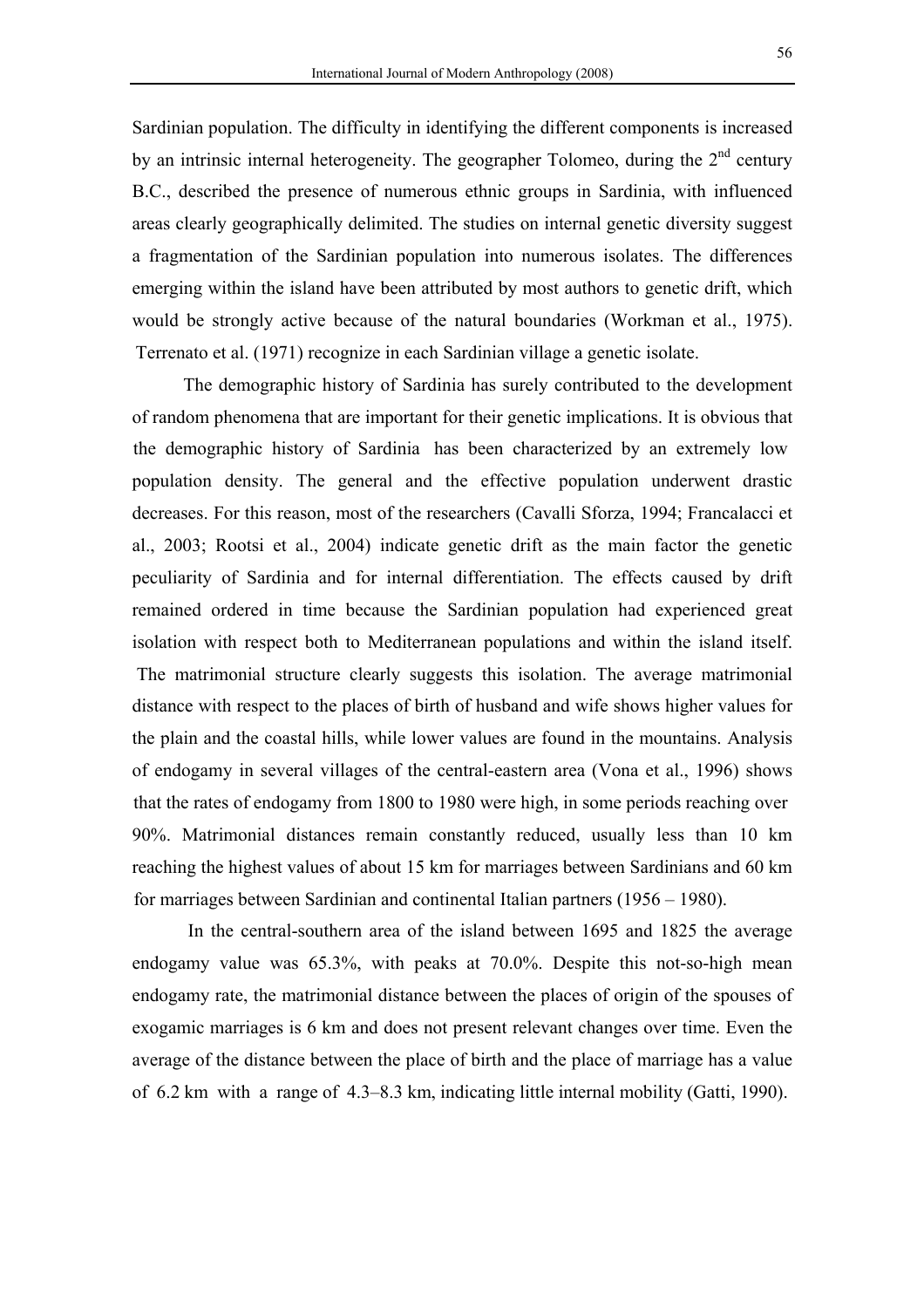The matrimonial area, and therefore genetic exchanges, appeared very limited.

 A further indication of isolation comes from the study of blood marriages. Consanguinity in Sardinia has been studied by Moroni et al. (1972). On the whole, for all the period under scrutiny (1765-1969), the average coefficient of inbreeding ( $\alpha$  = 1.5446 x  $10^{-3}$ ) and the frequency of consanguineous marriage (4.44%) are not very high. The  $\alpha$  coefficient and the percentage of consanguineous marriages vary in time with maximum peaks of 3.3325 (1920–24) and of 12.36% (1870–74), respectively. The trend of consanguinity does not appear uniform in the territory with variations according to altitude and to the historical–geographic areas. The coefficient increases with the rise of altitude and the distance from the coasts (Moroni et al., 1972). The historical– geographic areas show a strong differentiation, since some of them have a very high consanguinity volume, that remarkably exceeds the average values, and others have low consanguinity values. Some villages of the central area of Sardinia show, even in recent times, a high volume of consanguinity (Vona et al., 1996) with average frequencies of the consanguineous marriages between 17% and 20% for the period 1806–1980 and with some peaks of around 35%. The  $\alpha$  coefficient has average values of between 3.71 and  $4.69 \times 10^{-3}$ . Despite the general trend in the passing of consanguineous marriages, in some villages the two parameters continued to have significant values between 1956 and 1980. The biological and demographic history of several villages, in particular in the interior of the island, for a long time was signified by strong endogamy and by a high rate of inbreeding due to their isolation.

#### **Conclusion**

 Several researches suggest that Sardinians have a peculiar and differentiated genetic structure. Even though many groups of different origins arrived in Sardinia throughout its history, it was isolated for a long time in two ways: from Italian and Mediterranean regions, and between geographical and cultural areas of the island itself. The Sardinian population turned out to be an example of genetic isolation among Italian, European and Mediterranean populations. The genetic differentiation could be due to the long period of prehistoric and historic isolation of Sardinia. The reason for this isolation can be outlined as follows: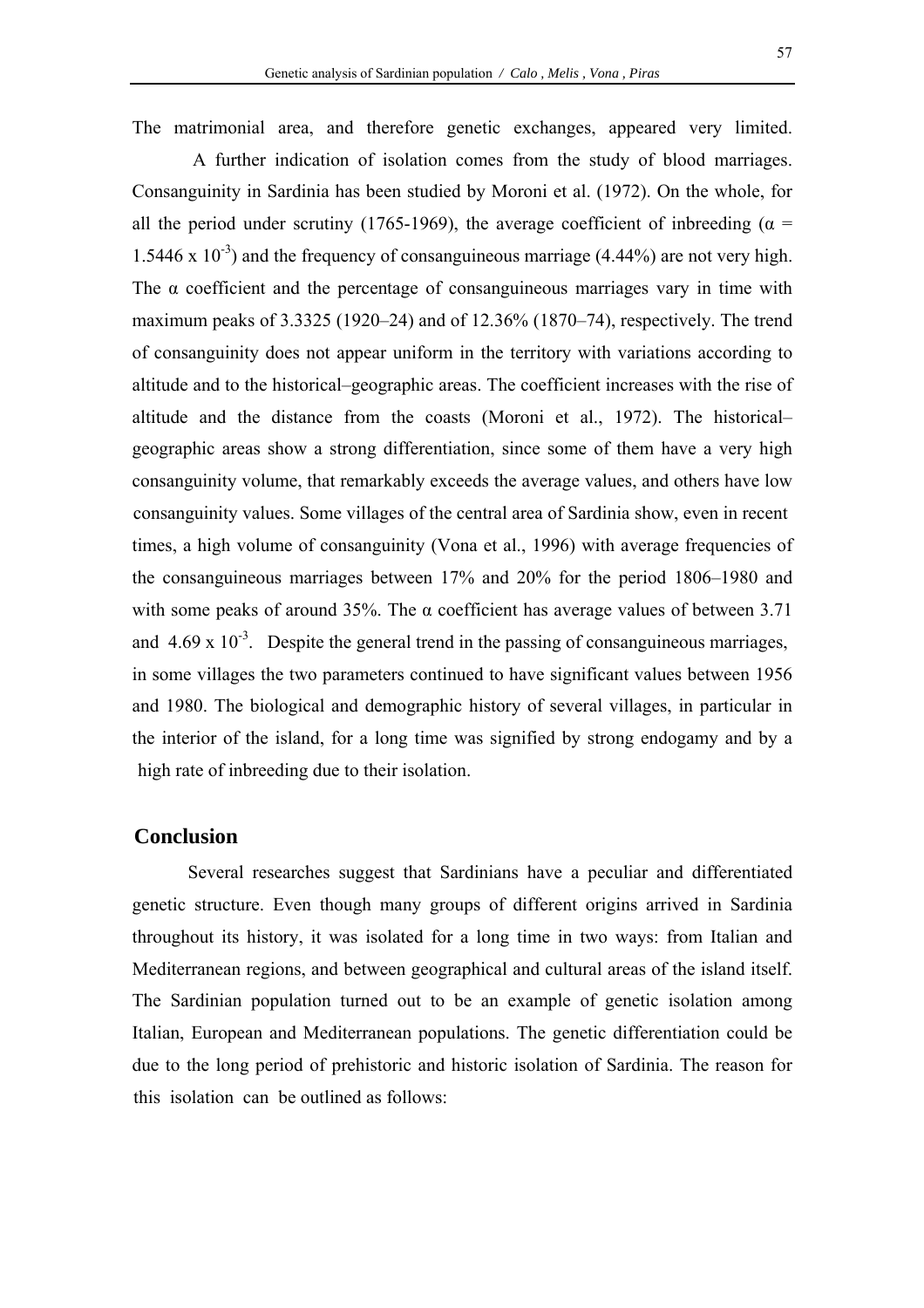1) Geographical position and insularity: Sardinia is the Mediterranean island furthest from continental shores and this does not favour vast migrations and great transfers, limiting external genetic and cultural contributions;

2) Internal geographical conditions: tectonics created barriers between communities, thus fragmenting the population and hindering the relationships.

3) The dimensions of the island: it is oversized compared to the number of inhabitants. In fact, genetic drift and isolation from outside countries, together with the relatively small amount of internal migration, led to the differentiation and the independent evolution of the Sardinian regions, which differ from historical, cultural and linguistic points of view. Moreover, high values of endogamy and consanguinity, observed in several villages, contributed to increasing the inner differentiation of the island (Vona et al., 1996). The presence of malaria, endemic until its eradication in 1948, was a selective factor that directly influenced the distribution of some genes, whose frequencies characterize Sardinians.

 All these factors, together with prehistorical and historical events, have contributed to the remarkable genetic differentiation of Sardinians from other European and Mediterranean populations, as demonstrated by the well-documented uniqueness of some gene frequencies (Piazza et al., 1976; Vona et al., 1994; Modiano et al., 1986), and by the microgeographic heterogeneity within the island (Vona et al., 1992).

 The general observation that can be drawn from researches on the Sardinian population is that it was influenced by the migratory phenomena that characterized the Euro-Mediterranean area during both Palaeolithic and Neolithic periods and during subsequent historical periods. However, these possible influences of different populations were limited and combined in a particular ensemble for the reasons explained above.

Finally, as Passarino et al. (2001) has noted in isolated populations, such as Sardinia, characterized by peculiar frequencies for several polymorphisms, understanding the origins and establishing the prevalence of the different components that constitute the present gene pool can be very difficult.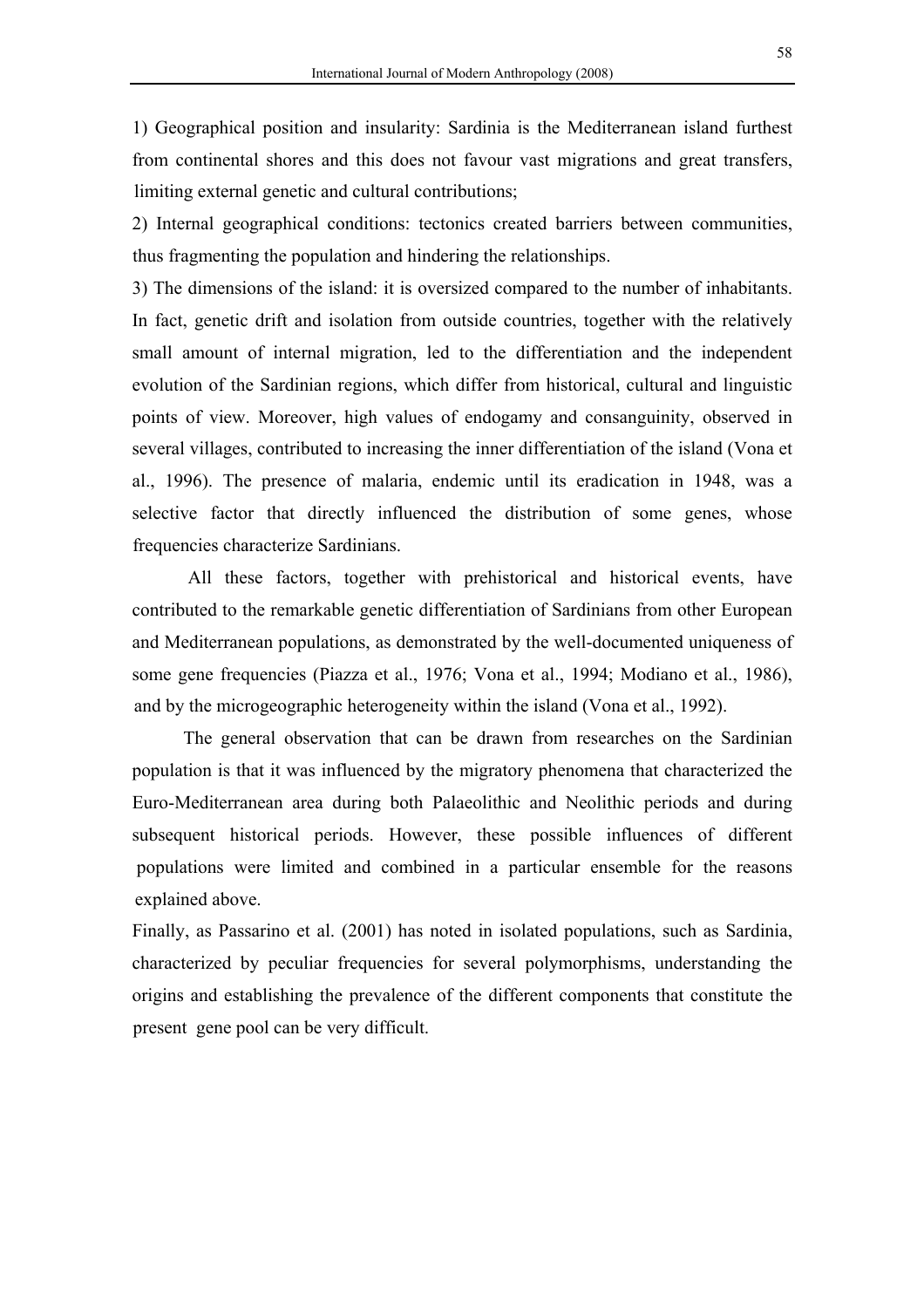## **Acknowledgement**

We thank Online English service for the revision of the English-language manuscript.

 Grant information: The present research was supported by grants from INTERREG III  $(G.V.) 60\% (G.V.)$ , and  $60\% (C.C.).$ 

## **Reference**

Angius A., Melis P.M., Morelli L., Petretto E., Casu G., Maestrale G.B., Fraumene C., Bebbere D., Forabosco P., Pirastu M., 2001: Archival, demographic and genetic studies define a Sardinian sub-isolate as a suitable model for mapping complex traits. *Hum Genet* 109: 198-209.

Barbujani G., Sokal R.R., 1990: Zones of sharp genetic change in Europe are also linguistic boundaries. Proc Natl Acad Sci 87: 1816-1819.

Barbujani, G., Bertorelle G., Capitani G., Scozzari R., 1995: Geographical structuring in the mtDNA of Italians. Proc Natl Acad Sci 92: 9171-9175.

Blasco Ferrer E., 1984: Storia linguistica della Sardegna, Max Niemeyer Verlag, Tubungen.

Bodmer W.F., Cavalli Sforza L.L., 1977: Genetica Evoluzione Uomo, Mondadori, Milano.

Bosh E., Calafell F., Comas D., Oefner P.J., Underhill P.A., Bertranpetit J., 2001: Highresolution analysis of human Y-chromosome variation shows a sharp discontinuity and limited gene flow between northwestern Africa and the Iberian Peninsula. Am J Hum Genet 68: 1019-1029.

Caglià A., Novelletto A., Dobosz M., Malaspina P., Ciminelli B.M., Pascali V.L., 1997: Y-chromosome STR loci in Sardinia and continental Italy reveal islander-specific haplotypes. Eur J Hum Genet 5: 288-292.

Calò C.M., Autuori L., Di Gaetano C., Latini V., Mameli G.E., Memmì M., Varesi L., Vona G., 1998: The polymorphism of the APOB 3' VNTR in the populations of the three largest islands of the western Mediterranean. Anthr Anz 56: 227-238.

Calò C.M., Moral P., Mameli G.E., Ghiani M.E., Vona G., 2000: Distribución del polimorfismo de las ApoE y del haplotipo ApoE-CI-CII en la población sarda. In: Investigaciones en Biodiversidad Humana. Ed. Tito A. Varela 678-693.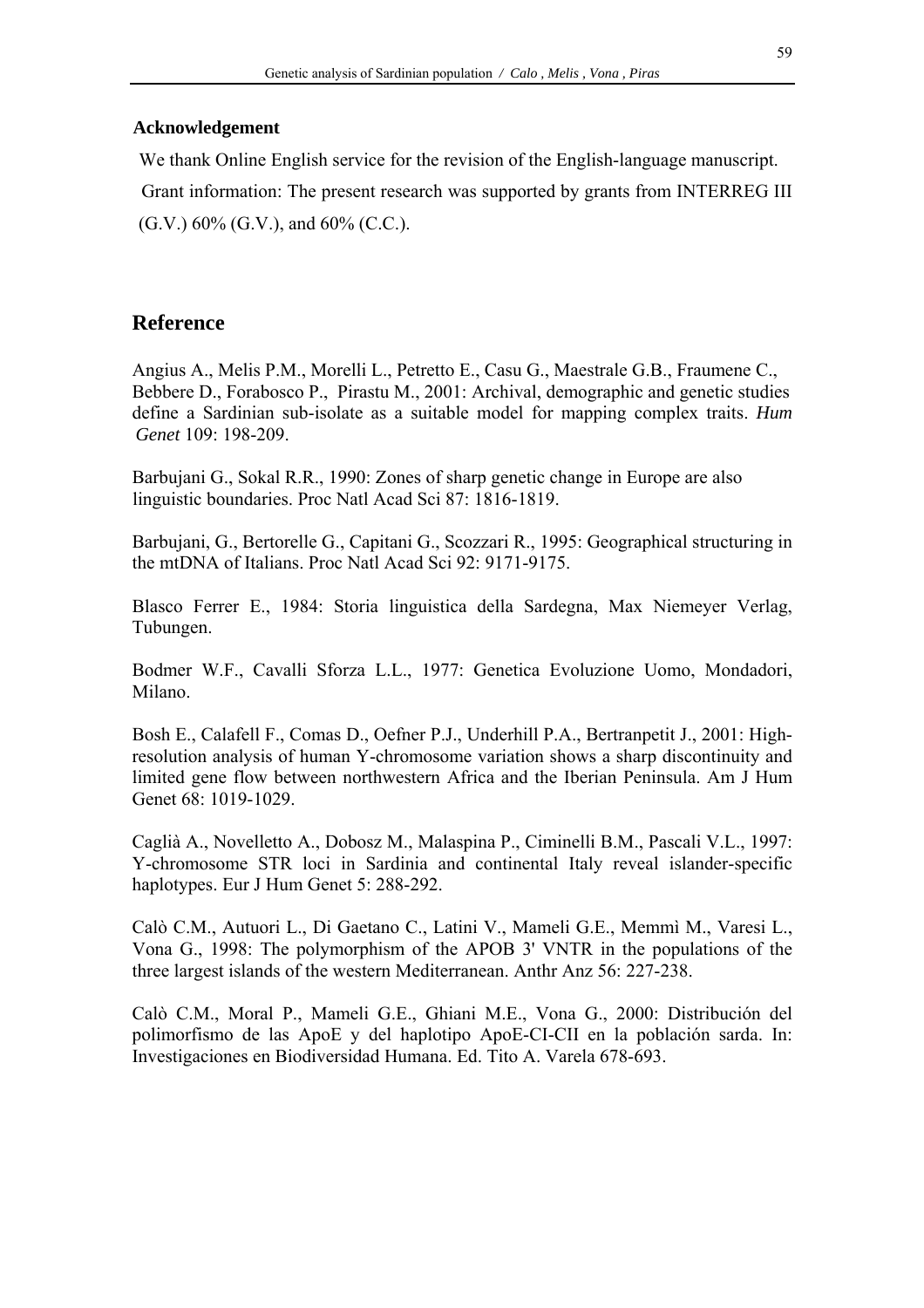Calò C.M., Piras I.S., Moral P., Falchi A., Ghiani M.E., Varesi L., Vona G., 2005: Analisi molecolare delle popolazioni del Mediterraneo attraverso 11 inserzioni Alu. Antropo 9: 1-12.

Calò C.M., Varesi L., Memmì M., Mameli G.E., Moral P., Vona G., 2001: Analisi di 5 microsatelliti nelle tre maggiori isole del Mediterraneo Occidentale. Antropo 1: 7-19.

Calò C.M., Varesi L., Memmi M., Moral P., Vona G., 2003: A pentanucleotide repeat polymorphism (TTTTA) in the apolipoprotein (a) gene--its distribution and its association with the risk of cardiovascular disease. Coll Antrop 27: 105-115.

Cappello N., Rendine S., Griffo R., Mameli G.E., Succa V., Vona G., Piazza A., 1996: Genetic analysis of Sardinia: I. data on 12 polymorphisms in 21 linguistic domains. Ann Hum Genet 60: 125-141.

Caramelli D., Vernesi C., Sanna S., Sampietro L., Lari M., Castrì L., Vona G. et al., 2007: Genetic variation in prehistoric Sardinia. Hum Genet Epub ahead of print.

Cavalli Sforza L.L., Menozzi P., Piazza A., 1994: The history and geography of human genes, Princeton University Press, Princeton, NJ.

Chikhi L., Nichols R.A., Barbujani G., Beaumont A., 2002: Y genetic data support the Neolithic demic diffusion model. Proc Natl Acad Sci 99: 11008-11013.

Comas D., Calafell F., Mateu E., Perez-Lezaun A., Bosch E., Bertranpetit J., 1997: Mitochondrial DNA variation and the origin of the Europeans. Hum Genet 99: 443-449.

Contini M., 1979: Classement phonologique des parlers sardes. Bullettin de l'Insitut de Phonétique de Grenoble VIII:57.

Contu L., Arras M., Carcassi C., La Nasa G., Mulargia M., 1992: HLA structure of the Sardinian population: a haplotype study of 551 families. Tissue Antigens 40: 165-174.

Day J., 1988: Gli uomini e il territorio: i grandi orientamenti del popolamento sardo dall'XI al XVIII secolo. In: Storia dei sardi e della Sardegna, vol. 2. Milano. Jaca Book. 13-47.

Falchi A., Giovannoni L., Calò C.M., Piras I.S., Moral P., Paoli G., Vona G., Varesi L., 2006: Genetic history of some western Mediterranean human isolates through mtDNA HVR1 polymorphisms. J Hum Genet 1: 9-14.

Flint J., Clegg J.B., Boyce A.J., 1992: Molecular genetics of globin genes and human population structure. In: Molecular applications in biological anthropology. Cambridge, England: Cambridge University Press 103–178.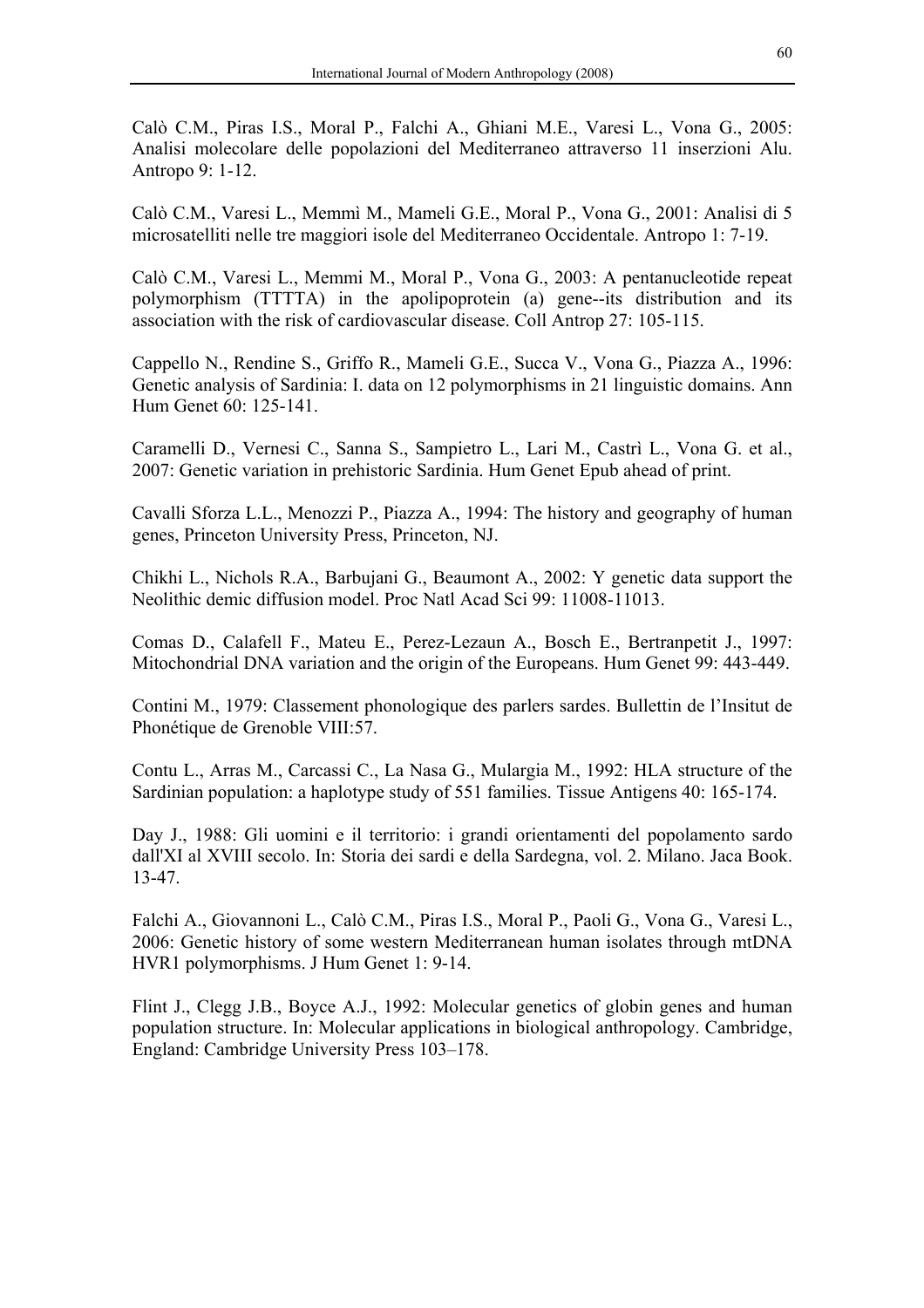Francalacci P., Morelli L., Underhill P.A., Lillie A.S., Passarino, G., Useli, A. et al., 2003: Peopling of three Mediterranean islands (Corsica, Sardinia, and Sicily) inferred by Y-chromosome biallelic variability. Am J Phys Anthropol 121: 270-279.

Fraumene C., Petretto E., Angius A., Pirastu M., 2003: Striking differentiation of subpopulations within a genetically homogeneous isolate (Ogliastra) in Sardinia as revealed by mtDNA analysis. Hum Genet 114: 1-10.

Gatti A.M., 1990: L'area degli scambi matrimoniali in Sardegna tra il XVII e il XX secolo. In: Famiglia e matrimonio nella società sarda tradizionale. La Tarantola Edizioni. 171-191.

Ghiani M.E., Vona G., 2002: Y-chromosome-specific microsatellite variation in a population sample from Sardinia (Italy). Coll Antropol 26: 387-401.

Grimaldi M.C., Crouau-Roy B., Amoros J.P., Cambon-Thomsen A., Carcassi C., Orru S. et al., 2001: West Mediterranean islands (Corsica, Balearic islands, Sardinia) and the Basque population: contribution of HLA class I molecular markers to their evolutionary history. Tissue Antigens 58: 281-292.

Lampis R., Morelli L., De Virgilis S., Congia M., Cucca F., 2000: The distribution of HLA class II haplotypes reveals that the Sardinian population is genetically differentiated from the other Caucasian populations. Tissue Antigens 56: 515-521.

Latini V., Cruciani F., Santolamazza P., Vona G., 1997: Analisi di alcuni microsatelliti (VNTR) del cromosoma Y in quattro zone linguistiche delle Sardegna centro-orientale. Antropologia Contemporanea 20: 143-144.

Latini V., Vacca L., Ristaldi M.S., Marongiu M.F., Memmi M., Varesi L., Vona G., 2003: Beta-globin gene cluster haplotypes in the Corsican and Sardinian populations. Hum Biol 75: 855-871.

Lilliu G., 1988: Storia dei Sardi e della Sardegna. Vol.I, Jaka Book, Milano.

Malaspina P., Cruciani F., Ciminelli B.M., Terrenato L., Santolamazza P., Alonso A. et al., 1998: Network analyses of Y-chromosomal types in Europe, northern Africa, and western Asia reveal specific patterns of geographic distribution. Am J Hum Genet 63: 847-860.

Malaspina P., Cruciani F., Santolamazza P., Torroni A., Pancrazio A., Akar N. et al., 2000: Patterns of male-specific inter-population divergence in Europe, West Asia and North Africa. Ann Hum Genet 64: 395-412.

Martini M., Ulzega A., 1990: L'insularità e i suoi effetti sul popolamento umano delle isole del Mediterraneo nel Pleistocene e nel primo Olocene. Rivista di Scienze Preistoriche 42: 271-288.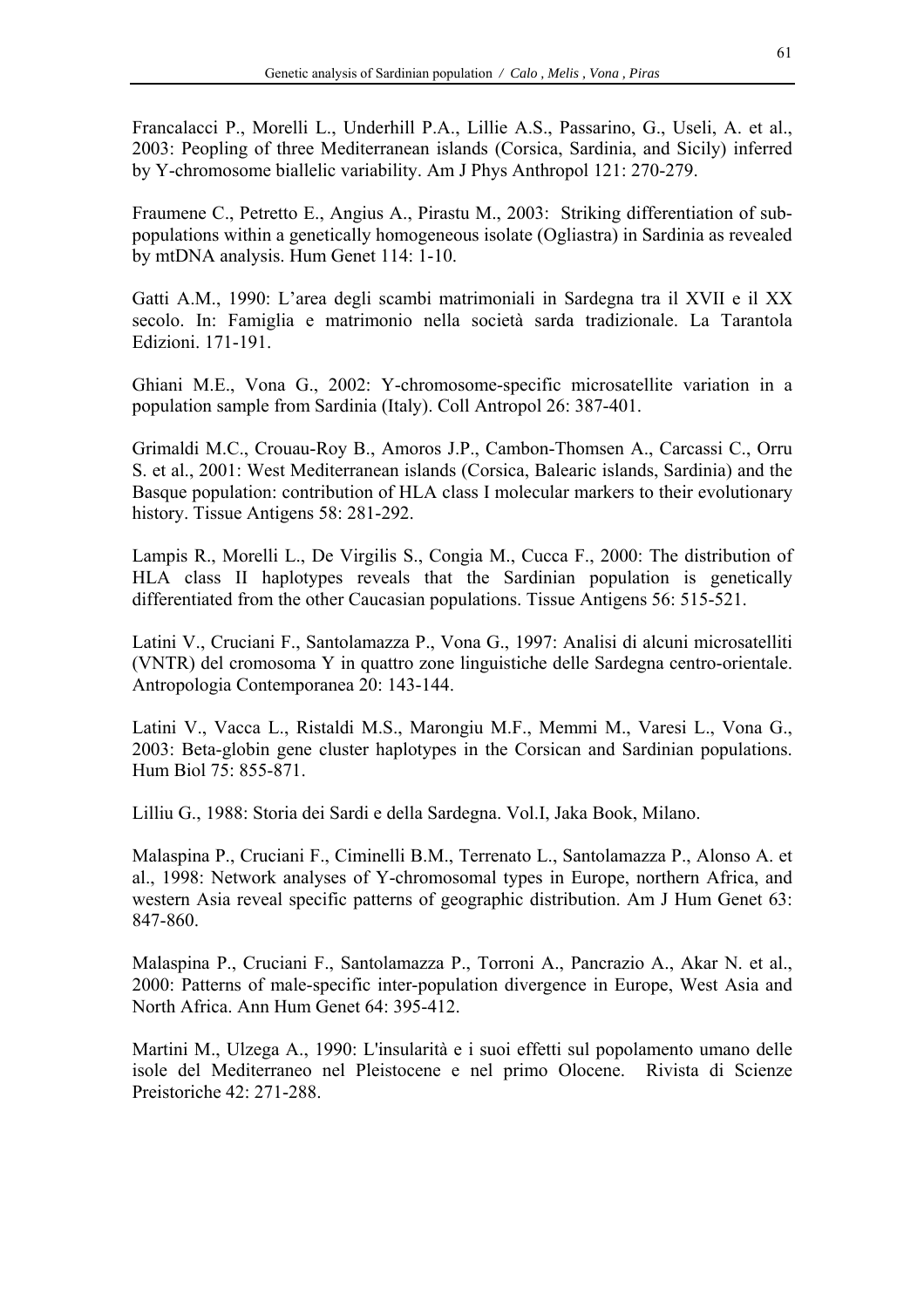Memmi M., Moral P., Calò C.M., Autuori L., Mameli G.E., Succa V., Varesi L., Vona G. 1998. Genetic structure of southwestern Corsica (France). Am J Hum Biol 10: 567- 577.

Modiano G., Terrenato L., Scozzari R., Santachiara-Benerecetti S.A., Ulizzi L., Santolamazza C. et al., 1986: Population Genetics in Sardinia. Atti Acc Lincei Memorie 18: 257-330.

Monmonier M., 1973: Maximum-difference barriers: an alternative numerical regionalization method. Geographic Analitical 3: 245-261.

Moral P., Memmi M., Varesi L., Mameli G.E., Succa V., Gutierrez B. et al., 1996: Study on the variability of seven genetic serum protein markers in Corsica (France). Anthrop Anz 54: 97-107.

Moral P., Marogna G., Salis M., Succa V., Vona G., 1994: Genetic data on Alghero population (Sardinia): contrast between biological and cultural evidence. Am J Phys Anthrop 93: 441-453.

Morelli L., Grosso M.G., Vona G., Varesi L., Torroni A., Francalacci P., 2000: Frequency distribution of mitochondrial DNA haplogroups in Corsica and Sardinia. Hum Biol 72: 585-595.

Moroni A., Anelli A., Anghinetti W., Lucchetti E., Rossi O., Siri E., 1972: La consanguineità umana nell'isola di Sardegna dal secolo XVIII al secolo XX. Ateneo Parmense 8: 69-92.

Passarino G., Underhill P.A., Cavalli-Sforza L.L., Semino O., Pes G.M., Carru C. et al., 2001: Y chromosome binary markers to study the high prevalence of males in Sardinian centenarians and the genetic structure of the Sardinian population. Hum Hered 52: 136- 139.

Piazza A., van Loghen E., de Lange G., Curtoni E.S., Ulizzi L., Terrenato, L., 1976: Immunoglobulin allotypes in Sardinia. Am J Hum Genet 28: 77-86.

Piazza A., Cappello N., Olivetti E, Rendine S., 1988: A genetic history of Italy. Ann Hum Genet 52: 203-113.

Piras I., Vona G., Falchi A., Latini V., Ristaldi S., Vacca L., Calò C.M., 2005: Betaglobin cluster haplotypes in normal individuals and beta(0)39-thalassemia carriers from Sardinia, Italy. Am J Hum Biol 17: 765-772.

Reynolds J., Weir B.S., Cockerham C.C., 1983: Estimation of the coancestry coefficient: Basis for a short-term genetic distance. Genetics 105: 767-779.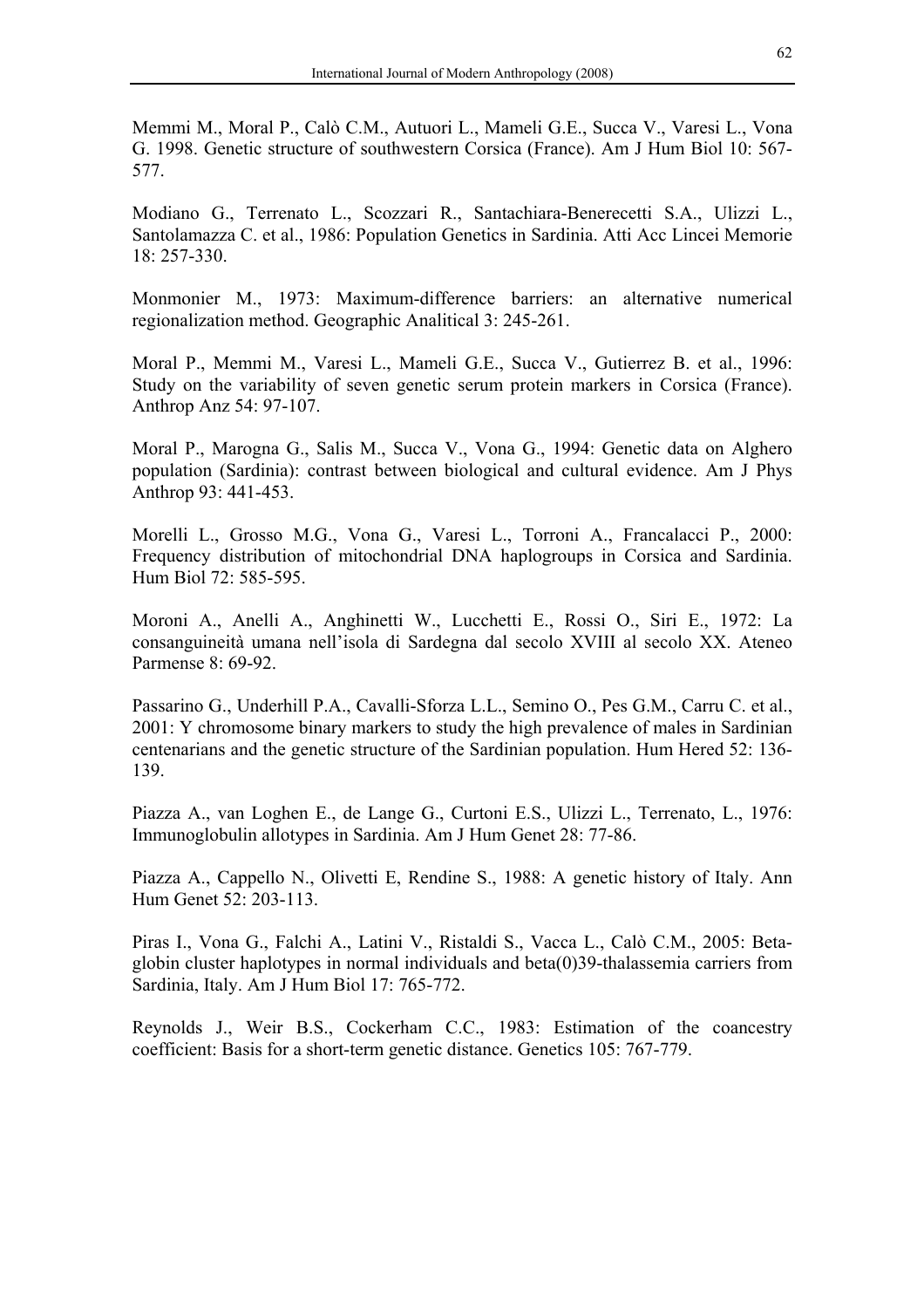Richards M., Macaulay V., Hickey E., Vega E., Sykes B., Guida V. et al., 2000: Tracing European founder lineages in the Near Eastern mtDNA pool. Am J Hum Genet 67: 1251-1276.

Rickards O., Biondi G., Fuciarelli M., Capucci E., Walter H., De Stefano G.F., 1988: Red cell polymorphisms in Sardinia. Hum Hered 38: 332-336.

Rootsi S., Magri C., Kivisild T., Benuzzi G., Help H., Bermisheva M. et al., 2004: Phylogeography of Y-chromosome haplogroup I reveals distinct domains of prehistoric gene flow in Europe. Am J Hum Genet 75: 128-137.

Rosatelli M.C., Dozy A., Faa V., Meloni A., Sardu R., Saba L. et al., 1992: Molecular characterization of beta-thalassemia in the Sardinian population. Am J Hum Genet 50:422-426.

Santachiara-Benerecetti A.S., Semino O., 1996: Y-chromosome polymorphisms and history of populations. Cell Pharmacol 3: 199-204.

Scozzari R., Cruciani F., Pangrazio A., Santolamazza P., Vona G., Moral P. et al., 2001: Human Y-chromosome variation in the western Mediterranean area: implications for the peopling of the region. Hum Immunol 62: 871-884.

Semino O., Magri C., Benuzzi G., Lin A.A., Al-Zahery N., Battaglia V. et al., 2004: Origin, diffusion, and differentiation of Y-chromosome haplogroups E and J: inferences on the neolithization of Europe and later migratory events in the Mediterranean area. Am J Hum Genet 74: 1023-1034.

Semino O., Passarino G., Oefner P.J., Li A.A., Arbuzova S., Beckman L.E. et al., 2000: The genetic legacy of Paleolithic Homo sapiens sapiens in extant Europeans: a Y chromosome perspective. Science 290: 1155-1159.

Simoni L., Calafell F., Pettener D., Bertranpetit J., Barbujani G., 2000: Geographic patterns of mtDNA diversity in Europe. Am J Hum Genet 66: 262-278.

Siniscalco M., Bernini L., Filippi G., Latte B., Meera Khan P., Pomelli S., Rattizzi M., 1966: Population genetics of haemoglobin variants, thalassaemia and glucose-6 phosphate dehydrogenase deficiency, with particular reference to the malaria hypothesis. Bull WHO 34: 379-393.

Sondaar P.Y., Elburg R., Klein Hofmeijer G., Martini F., Sanges M., Spaan A., Visser J.A., 1995: The human colonization of Sardinia, a Late-Pleistocene human fossil from Corbeddu Cave. C R Acad Sci III 320: 145-150.

Terrenato L., Van Loghem E., Bernini L., Santachiara-Benerecetti S.A., Modiano G., Santolamazza C. et al., 1971: Preliminary data on the genetic heterogeneity among the Sardinian isolates. Acc Naz. Lincei Roma 51:249-253.